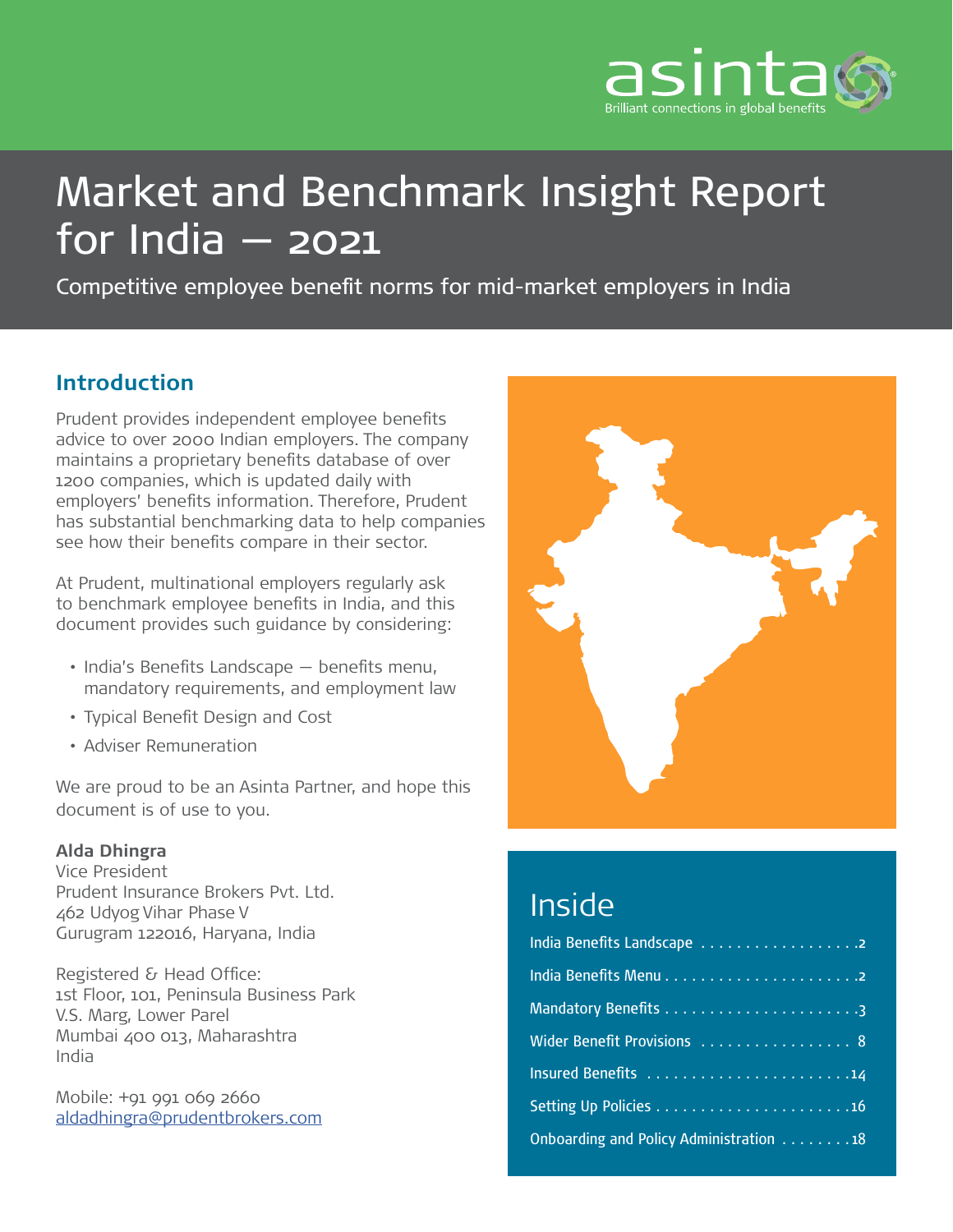

#### **1. India's Benefits Landscape**

Employee benefits are extremely important in India as they help attract and retain employees and shape an employers' brand. They vary substantially based on a company's attraction and retention goals, culture, and industry. Leading employers in various sectors seek to be informed about benefits trends to ensure their benefits offerings are competitive and they frequently introduce new benefits to differentiate themselves.



Three other factors influence benefits design:

- Industry Type
- Salary Level
- Location

#### **1.1 Industry Type**

Benefits vary widely according to industry type. For example, we see market-leading, innovative supplemental benefits in financial services, high-tech, and professional services sectors. Voluntary benefits have become more common. However, in the retail and hospitality sectors, benefits are substantially lower. The manufacturing sector usually has to provide more statutory benefits because of lower-wage ceiling eligibility requirements under some statutes; thus, employers may not offer as many supplemental or voluntary benefits. We have an extensive database of clients across industries from which we can provide multi-variable benefits benchmarks. This ability lets our clients make decisions based on current data and precise percentile rankings rather than on dated multi-year surveys that offer only "below, at, or above par" recommendations.

#### **1.2 Salary Levels**

Salary levels will impact the level of benefit provision, although the types of supplemental insurance benefits will remain the same. Supplemental benefits levels tend to be graded in sectors with a wide skill gap between entry-level employees and managers. In technology, financial services, consulting, and other professional services sectors, benefits tend to be uniform across all levels.

The average base salary in 2021 in India is INR 31,900 (USD 437) per month.

The national-level minimum salary is INR  $4,576$  (USD 62) per month. Minimum wage varies by state, area within the state based on development level (zone), industry, occupation, and skill level.

#### **1.3 Location**

The location of employees can influence benefit levels, benefit provisions, and salaries. Costs will be higher in Tier 1 cities such as Mumbai, Delhi, Bengaluru, Chennai, Kolkata, and Hyderabad and lower in Tier II (e.g., Ahmedabad, Pune, Jaipur, Vadodara, Vishakapatnam, Indore, Bhopal) and Tier III cities. One may find employees even in the technology sector covered for health, disability, and life under a statutory plan rather than a supplementary plan due to their salaries falling within the wage ceiling eligibility threshold for these benefits in some Tier II and Tier III towns.

#### **2. India Benefits Menu**

India's social security systems are designed primarily to provide financial, medical, disability, and widow's pension support to the vast underprivileged or lower-income working classes. India has a national health insurance scheme, Ayushman Bharat, that provides generous hospitalization benefits to a family of up to 6 members and has enrolled almost 500 million lives. However, the working middle class is not eligible for this plan and relies on employer-sponsored health insurance benefits.

Health Insurance is the most valued and popular employee benefit in India, followed closely by retirement pension. Group personal accident and group term life benefits are typical additional benefits. India's group personal accident policy provides temporary total disability benefit, an income replacement benefit payable for up to 104 weeks.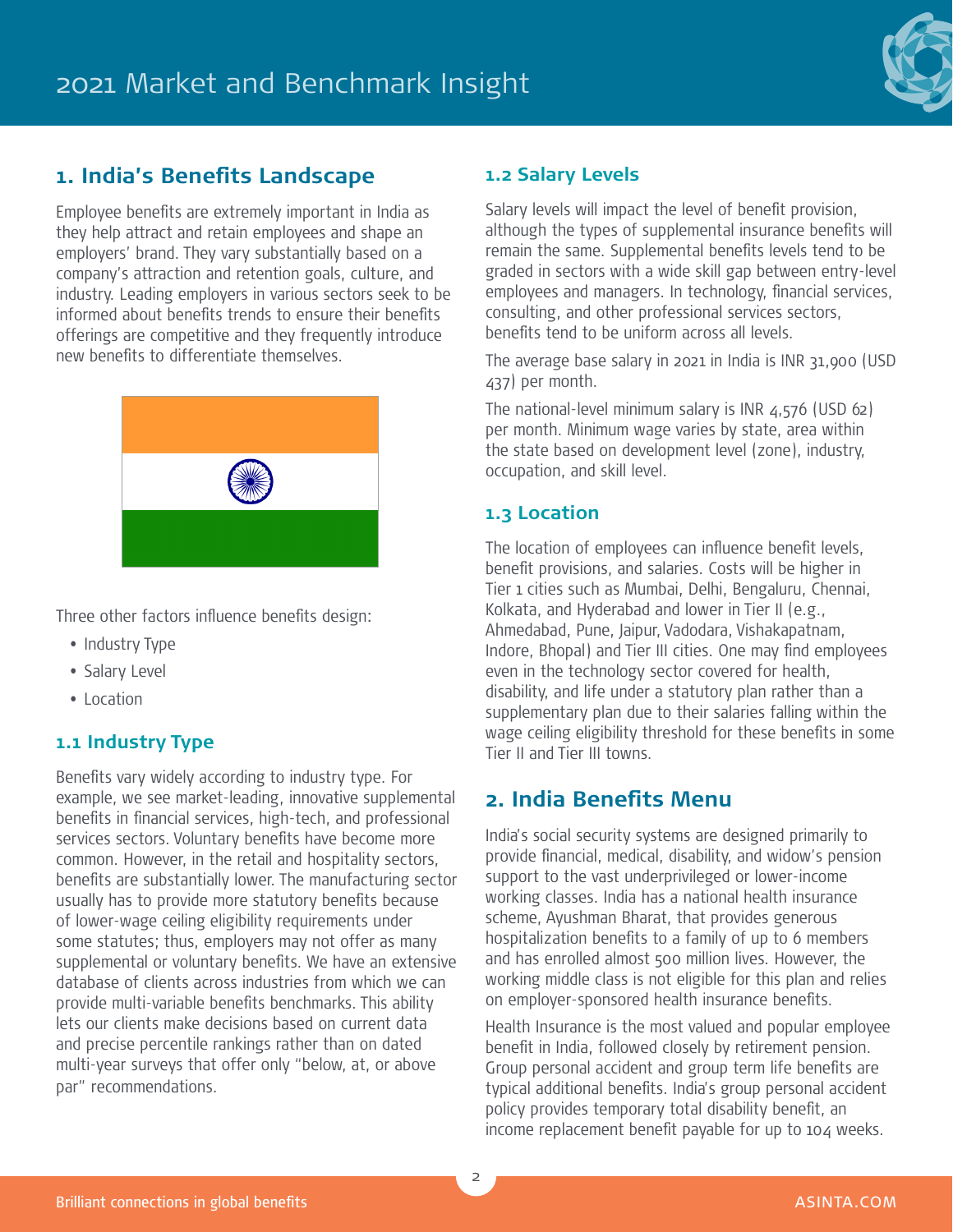

There is no other STD or LTD option in the Indian market.

There is a growing interest in defined contribution plans as employees take more control over their pension savings. The National Pension Scheme is a fully portable, defined contribution plan with voluntary individual contributions towards market-linked investments. This supplements the statutory Employees' Provident Fund, which requires matching employer-employee contributions and is managed by a government body that provides a fixed annual return.

Employees enjoy many additional non-insurance benefits, such as company cars for senior executives, fully paid or subsidized transportation to and from work, subsidized meals, mobile phone and internet service, EAP, digital medicine, wellness programs, and more. Leading employers strive to outdo their competitors in benefits offerings.

The range of benefits that are typically available to employees in India is shown in this table.

#### **2.1 Mandatory Benefits**

Mandatory benefits contributions are based on basic salary plus dearness allowance, which is 50% of total compensation. Thus, employer contribution levels described below constitute approximately 17% of Basic Salary, or effectively 8% of total compensation.

| <b>Benefit</b>    | <b>Comments</b>                                                                                                 |
|-------------------|-----------------------------------------------------------------------------------------------------------------|
| <b>Employees'</b> | Employees' State Insurance is a self-financing social security and health insurance program for Indian workers. |
| <b>State</b>      | The Employees' State Insurance Corporation manages the fund according to rules and regulations stipulated in    |
|                   | <b>Insurance Act</b> $\vert$ the ESI Act 1948.                                                                  |
| 1948              |                                                                                                                 |

*Continued on next page*

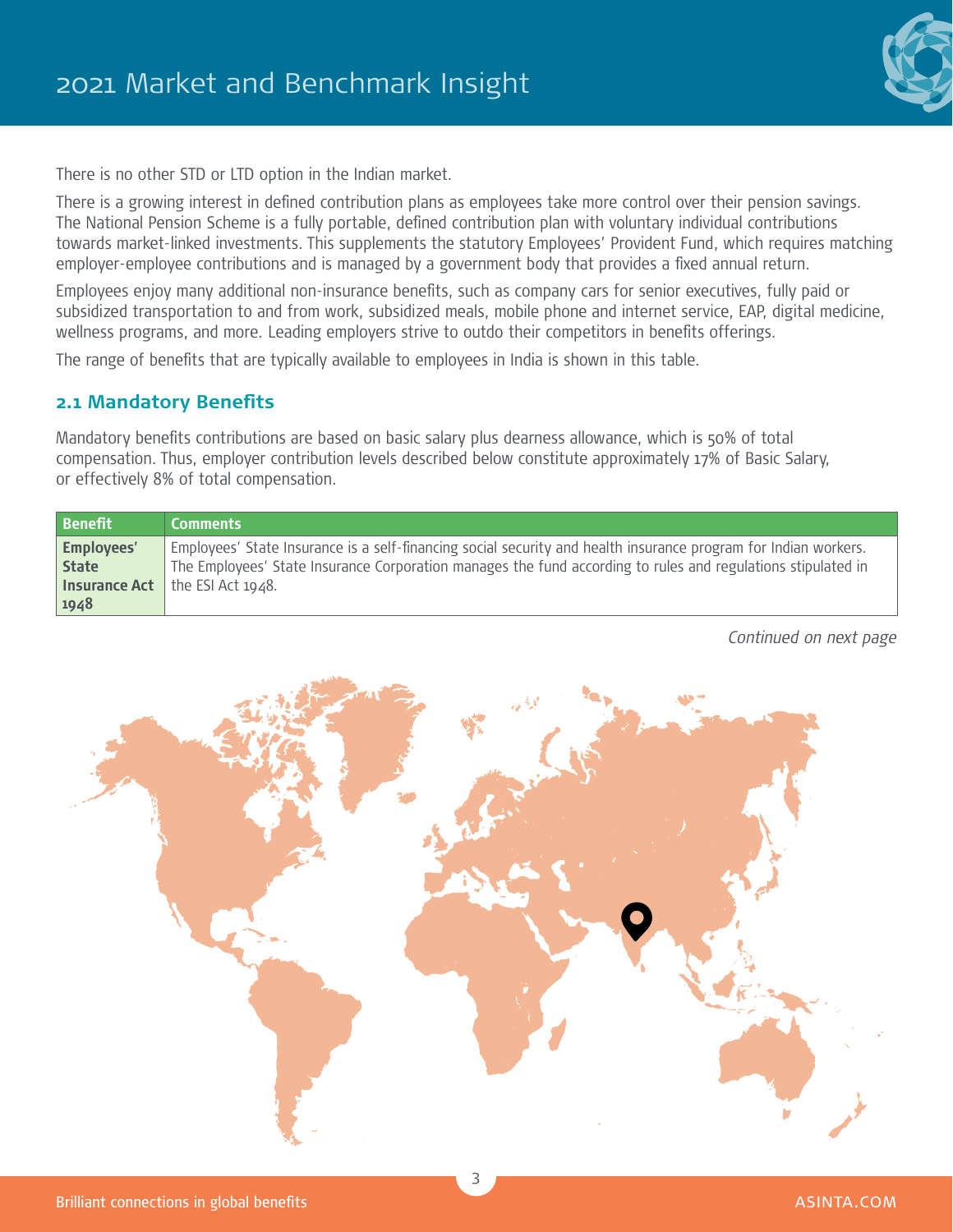## 2021 Market and Benchmark Insight



| <b>Employees'</b><br><b>State</b>        | The ESI Act, 1948 applies to non-seasonal power using factories or manufacturing units employing ten or more<br>persons and non-power using establishments employing twenty or more persons.                                                                                                                                                                                                                                                                                                                                                                             |
|------------------------------------------|--------------------------------------------------------------------------------------------------------------------------------------------------------------------------------------------------------------------------------------------------------------------------------------------------------------------------------------------------------------------------------------------------------------------------------------------------------------------------------------------------------------------------------------------------------------------------|
| <b>Insurance</b><br><b>Scheme (ESIS)</b> | Under Section $2(12)$ , the Act applies to factories employing ten or more persons irrespective of whether power is<br>used in the process of manufacturing or not.                                                                                                                                                                                                                                                                                                                                                                                                      |
|                                          | Under Section $1(5)$ of the Act, the Scheme has been extended to shops, hotels, restaurants, cinemas (including<br>preview theatre), road motor transport undertakings, and newspaper establishments employing 20 or more persons.                                                                                                                                                                                                                                                                                                                                       |
|                                          | Further, under Section $1(5)$ of the Act, the Scheme has been extended to private medical and educational<br>institutions employing 20 or more persons in certain States.                                                                                                                                                                                                                                                                                                                                                                                                |
|                                          | The State Governments have been requested to issue notification under Section $1(5)$ on the lines of Section<br>$2(12)$ , keeping the threshold limit for coverage as ten employees instead of 20.                                                                                                                                                                                                                                                                                                                                                                       |
|                                          | Once a geographic area is covered under the ESI Act, it is compulsory for the employer to register the company<br>under ESIS.                                                                                                                                                                                                                                                                                                                                                                                                                                            |
|                                          | Employers are exempted from liability under the Maternity Benefit Act and the Employees' Compensation<br>Act (ECA) if employees are covered under the ESI Scheme.                                                                                                                                                                                                                                                                                                                                                                                                        |
|                                          | <b>Eligibility and Contribution</b>                                                                                                                                                                                                                                                                                                                                                                                                                                                                                                                                      |
|                                          | Salary ceiling: INR 21,000 per month gross salary (or INR 25,000 if disabled)                                                                                                                                                                                                                                                                                                                                                                                                                                                                                            |
|                                          | Both the employer and employee must contribute a percentage of salary to the ESIS. The employee's contribution<br>rate is 0.75% of the wages, and the employer's is 3.25% of the wages paid/payable in respect of the employees<br>in every wage period. Employees in receipt of a daily average wage up to INR 70 are exempted from payment of<br>contribution. Employers must, however, contribute their share in respect of these employees.                                                                                                                          |
|                                          | Any sum paid by way of contribution under the ESI Act is deducted in computing income under the Income<br>Tax Act.                                                                                                                                                                                                                                                                                                                                                                                                                                                       |
|                                          | <b>Benefits</b>                                                                                                                                                                                                                                                                                                                                                                                                                                                                                                                                                          |
|                                          | The ESI Act covers medical expenses for employees and families for sickness, injury, and maternity expenses,<br>and employees for employment-related injury. The scope of medical cover provided is broad. Members receive<br>free outpatient and inpatient treatment at ESI-run dispensaries and hospitals and are referred to private tertiary<br>care hospitals for free specialized treatment. Family planning operations are also covered. Medical benefits are<br>extended to retired employees and spouses as well as permanently disabled employees and spouses. |
|                                          | Other benefits include:                                                                                                                                                                                                                                                                                                                                                                                                                                                                                                                                                  |
|                                          | • Pension to widow and dependents                                                                                                                                                                                                                                                                                                                                                                                                                                                                                                                                        |
|                                          | • Funeral expenses                                                                                                                                                                                                                                                                                                                                                                                                                                                                                                                                                       |
|                                          | • Permanent total disablement – Life pension at approximately 72% of the wages are paid                                                                                                                                                                                                                                                                                                                                                                                                                                                                                  |
|                                          | • Temporary total disablement – Not less than 70% of the daily wages is paid during the entire period of<br>disability                                                                                                                                                                                                                                                                                                                                                                                                                                                   |
|                                          | Maternity benefits: All female employees who have paid contributions for at least 70 days in the relevant<br>contribution period (April 1 to September 30 and October 1 to March 31) are to be provided:                                                                                                                                                                                                                                                                                                                                                                 |
|                                          | • 26 weeks (6 months) maternity leave but limited to 2 children                                                                                                                                                                                                                                                                                                                                                                                                                                                                                                          |
|                                          | • 12 weeks leave in case of adoption of a child less than 3 months                                                                                                                                                                                                                                                                                                                                                                                                                                                                                                       |
|                                          | • 8 weeks leave in case of miscarriage                                                                                                                                                                                                                                                                                                                                                                                                                                                                                                                                   |
|                                          | • A medical bonus of INR 3,500.00                                                                                                                                                                                                                                                                                                                                                                                                                                                                                                                                        |
|                                          | The benefits provided under ESIS are much wider and are not comparable with ECA benefits and supplemental<br>benefits like medical, accident, and life, which are capped. The ESIS contributions are related to the paying<br>capacity as a fixed percentage of workers' wages. In contrast, employees and dependents are provided social<br>security benefits according to individual needs without distinction.                                                                                                                                                        |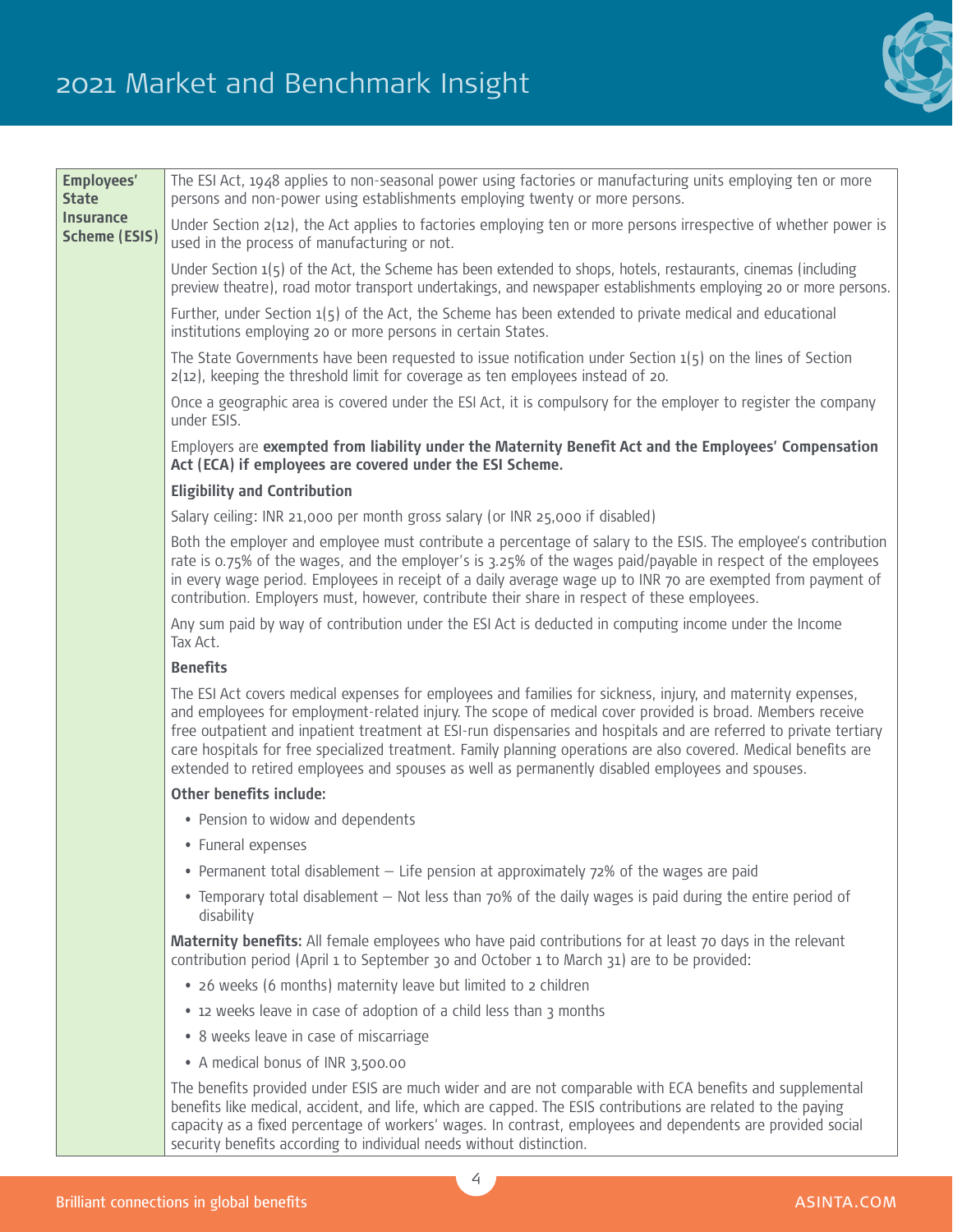

| <b>Employees'</b><br><b>Provident</b><br>Fund & Misc.<br><b>Provisions</b><br>Act, 1952 | The Employees' Provident Fund and Miscellaneous Provisions Act, 1952 (EPF Act) applies to specific scheduled<br>factories and establishments with 20 or more employees, as well as employees who earn INR 15,000 (INR 25,000<br>for the disabled) or less per month at entry-level. The Act provides for retirement benefits and family pensions<br>on death in service. Benefits typically extend to all employees in an organization.                                                                                                                                                                                                                                                                                                                                  |
|-----------------------------------------------------------------------------------------|--------------------------------------------------------------------------------------------------------------------------------------------------------------------------------------------------------------------------------------------------------------------------------------------------------------------------------------------------------------------------------------------------------------------------------------------------------------------------------------------------------------------------------------------------------------------------------------------------------------------------------------------------------------------------------------------------------------------------------------------------------------------------|
| <b>Employees'</b>                                                                       | <b>Eligibility and Contribution</b>                                                                                                                                                                                                                                                                                                                                                                                                                                                                                                                                                                                                                                                                                                                                      |
| <b>Provident</b>                                                                        | Employee Provident Fund is mandatory for companies having 20 employees.                                                                                                                                                                                                                                                                                                                                                                                                                                                                                                                                                                                                                                                                                                  |
| Fund (EPF)<br><b>Employees'</b><br><b>Pension</b>                                       | Employees with basic salary & special allowance not exceeding INR 15,000 (INR 25,000 if disabled) per month are<br>eligible to participate in the EPF. In practice, employers earning more than this ceiling also participate in<br>the EPF.                                                                                                                                                                                                                                                                                                                                                                                                                                                                                                                             |
| <b>Scheme (EPS)</b><br>(Subsumed in                                                     | Statutory contribution is limited to INR 1,800.00 per month, i.e., 12% of basic + dearness allowance not exceeding<br>INR 15,000.00.                                                                                                                                                                                                                                                                                                                                                                                                                                                                                                                                                                                                                                     |
| the EPF)<br><b>Employees'</b><br><b>Deposit</b>                                         | Employers and employees make matching contributions of 12% of basic salary + dearness allowance. Under the<br>new Social Security Code, the employer can choose to contribute either 10% or 12%. Contributions are made to<br>the unique employee Universal Account Number (UAN), which facilitates portability.                                                                                                                                                                                                                                                                                                                                                                                                                                                         |
| <b>Linked</b>                                                                           | The entire 12% of the employee contribution is credited to the EPF account.                                                                                                                                                                                                                                                                                                                                                                                                                                                                                                                                                                                                                                                                                              |
| Insurance,<br>1976 (EDLI)<br>(subsumed in<br>the EPF)                                   | Only 3.67% of the employer's contribution is directed to the EPF. The remaining 8.33% is credited to the<br>Employees' Pension Scheme (EPS), which will be paid as a monthly pension at the age of superannuation as per<br>the slab maintained by the Pension Fund Department. Contribution to EPS is restricted to the salary ceiling of INR<br>15,000 p.m. and therefore is a maximum of INR 1,250 per month.                                                                                                                                                                                                                                                                                                                                                         |
|                                                                                         | The employer must also contribute an additional 0.50% over EPF and EPS contribution towards Employees' Deposit<br>Linked Insurance (EDLI), a life benefit, subject to a maximum of INR 75 per month.                                                                                                                                                                                                                                                                                                                                                                                                                                                                                                                                                                     |
|                                                                                         | The employer also pays an administrative fee of 0.50% towards EPF.                                                                                                                                                                                                                                                                                                                                                                                                                                                                                                                                                                                                                                                                                                       |
|                                                                                         | Expats must contribute to EPF on their entire salary, whether earned abroad or in India, unless a special<br>exemption is given. They may be able to withdraw contributions to EPF or EPS on leaving the country, subject to<br>specific Social Security Agreements (SSA) between India and the home country:                                                                                                                                                                                                                                                                                                                                                                                                                                                            |
|                                                                                         | • If the expat's home country has a Social Security Agreement (SSA) with India, EPF and EPS withdrawals are<br>as per the SSA.                                                                                                                                                                                                                                                                                                                                                                                                                                                                                                                                                                                                                                           |
|                                                                                         | • If there is no SSA, EPF withdrawal is possible on retirement after 58 years or on retirement due to total<br>disability. EPS annuity is paid out after 58 years, subject to satisfying conditions.                                                                                                                                                                                                                                                                                                                                                                                                                                                                                                                                                                     |
|                                                                                         | The government of India announces a fixed return every year (8.5% for FY2019-20).                                                                                                                                                                                                                                                                                                                                                                                                                                                                                                                                                                                                                                                                                        |
|                                                                                         | <b>Benefits</b>                                                                                                                                                                                                                                                                                                                                                                                                                                                                                                                                                                                                                                                                                                                                                          |
|                                                                                         | Employees' Provident Fund benefit is the accumulated funds in the member's account.                                                                                                                                                                                                                                                                                                                                                                                                                                                                                                                                                                                                                                                                                      |
|                                                                                         | <b>Employees' Pension Scheme</b> benefit is a DB as per a slab maintained by the Pension Fund Department. Pension<br>is paid to a widow/widower and child/ren up to the age of 25 years, up to a maximum of 2 children, if the<br>employee died while in service and contributed at least one month toward a pension, or after leaving service but<br>before age 58, or after the start of the retirement pension. Widow's pension, which is a minimum of INR 1,000<br>per month, is payable until the widow's death or remarriage. The child/ren's pension equals 25% of the widow's<br>monthly pension until the child is 25 years. Orphaned children are entitled to 75% of the widow's monthly<br>pension, until the age of 25 years, for a maximum of two children. |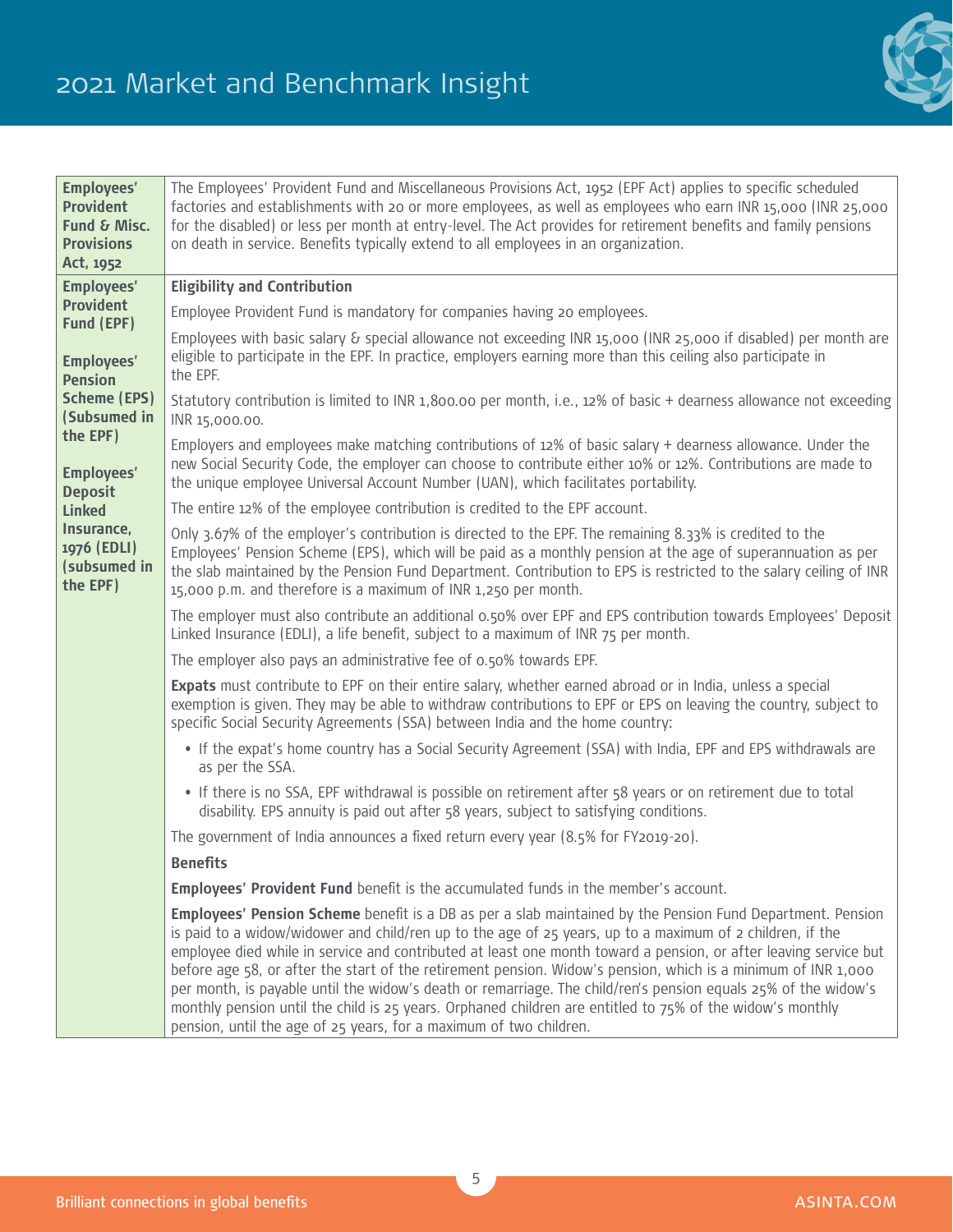

|                                                                 | Employees' Deposit Linked Insurance benefit is linked to the average of the Provident Fund account balance of<br>an employee and is payable to the employee's nominee. The minimum benefit is INR 250,000 with retrospective<br>effect from February 15, 2020, and the maximum benefit amount has been enhanced from INR 600,000 to INR<br>700,000 w.e.f. 28 April 2021. If an employee has passed away before completing one year of continuous service<br>in the same establishment, the beneficiary is entitled to receive PF accumulations. |
|-----------------------------------------------------------------|-------------------------------------------------------------------------------------------------------------------------------------------------------------------------------------------------------------------------------------------------------------------------------------------------------------------------------------------------------------------------------------------------------------------------------------------------------------------------------------------------------------------------------------------------|
|                                                                 | An Adhaar number (Unique ID) must be available for pension and membership under the Employees' Pension<br>Scheme.                                                                                                                                                                                                                                                                                                                                                                                                                               |
|                                                                 | EDLI benefit is calculated as equaling: {Average Monthly Salary of the Employee for the last 12 months (capped at<br>INR 15,000 p.m.) x 30} + Bonus Amount (INR 250,000)                                                                                                                                                                                                                                                                                                                                                                        |
|                                                                 | <b>Tax Treatment</b>                                                                                                                                                                                                                                                                                                                                                                                                                                                                                                                            |
|                                                                 | Contributions, returns, and withdrawals are tax exempt. Employer contribution over INR 250,000 was made<br>taxable under Budget 2021 (February 1).                                                                                                                                                                                                                                                                                                                                                                                              |
| <b>Gratuity</b><br>(Payment of<br><b>Gratuity Act,</b><br>1972) | The Payment of Gratuity Act, 1972 applies to establishments with at least 10 employees. It provides a gratuitous<br>benefit of 15 days' wages for each year of service subject to a maximum benefit of INR 2,000,000 tax-free.<br>It is payable to employees who have worked for at least four years 8 months continuously upon termination,<br>resignation, or superannuation. It is payable earlier in case of death or PTD, in which case it is paid basis the<br>number of years of service rendered.                                       |
|                                                                 | • Gratuity benefit is capped at INR 2 million tax-free. However, employees can opt to pay as per actuals. It is<br>calculated as 15/26 x last annual basic salary x number of years of service. About two-thirds of employers<br>pay Gratuity as per actuals.                                                                                                                                                                                                                                                                                   |
|                                                                 | • Gratuity liability must be accounted for on the corporate balance sheet.                                                                                                                                                                                                                                                                                                                                                                                                                                                                      |
|                                                                 | . It is tax-effective to create a Gratuity Fund that a life insurer manages. Through the proposed Social Security<br>Code, the central government may mandate a gratuity fund to protect employees' retirement benefits in the<br>event of corporate bankruptcy.                                                                                                                                                                                                                                                                                |
|                                                                 | • Fixed Term Employees (FTEs) on one-year contracts will be eligible for gratuity under the proposed Social<br>Security Code Act, 1923.                                                                                                                                                                                                                                                                                                                                                                                                         |
| <b>Workers'</b><br><b>Compensation</b>                          | Workman's compensation liability exists under Statute, but insurance is not mandatory. Employers can choose to<br>be self-insured.                                                                                                                                                                                                                                                                                                                                                                                                              |
| <b>Workmen's</b>                                                | There is no waiting period.                                                                                                                                                                                                                                                                                                                                                                                                                                                                                                                     |
| <b>Compensation</b>                                             | The bases for assessing benefits are:                                                                                                                                                                                                                                                                                                                                                                                                                                                                                                           |
| <b>Act 1923</b><br>(Amended to                                  | • Death – Minimum compensation of INR 120,000 or 50% of the monthly wages of the employee (capped at<br>INR 15,000) x age-related multiplier, whichever is higher                                                                                                                                                                                                                                                                                                                                                                               |
| <b>Employee's</b><br><b>Compensation</b><br><b>Act in 2010)</b> | • Permanent total disablement - minimum compensation of INR 140,000 or 60% of the monthly wages of the<br>employee (capped at INR 15,000) x age-related multiplier, whichever is higher                                                                                                                                                                                                                                                                                                                                                         |
|                                                                 | • Temporary total disablement - 50% of the monthly wages of the employee for a maximum period of 5 years                                                                                                                                                                                                                                                                                                                                                                                                                                        |
|                                                                 | • Actual medical expenses incurred for treatment of injury/disease                                                                                                                                                                                                                                                                                                                                                                                                                                                                              |
|                                                                 | • Occupational Diseases                                                                                                                                                                                                                                                                                                                                                                                                                                                                                                                         |
|                                                                 | Funeral expenses are payable up to INR 5,000.                                                                                                                                                                                                                                                                                                                                                                                                                                                                                                   |
|                                                                 | Medical expenses and occupational diseases are add-on covers under the insurance contract. The proposer must<br>ask for these add-ons.                                                                                                                                                                                                                                                                                                                                                                                                          |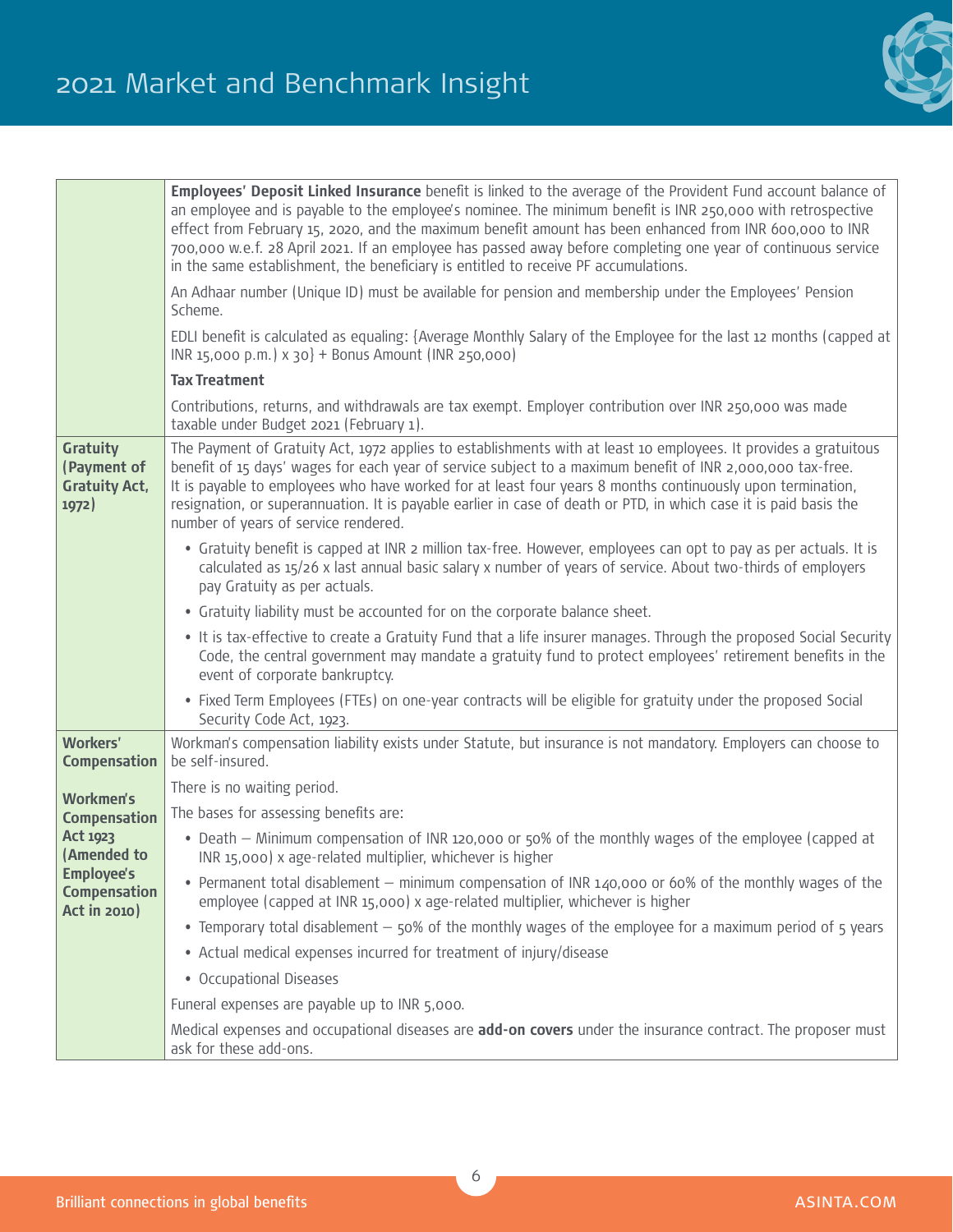

| <b>Leaves and</b><br><b>Holiday Pay</b> | Statutory leaves are regulated by each State's Shops & Establishments Act (SE&A) or by the Factories Act<br>(depending on what Act the company is registered under). These cover sick leave, casual leave, privilege/earned<br>leave, national and state holidays, as well as other holidays. The average sick and casual leave is 6 days each, and<br>the average earned/privilege leave is 15 days. |
|-----------------------------------------|-------------------------------------------------------------------------------------------------------------------------------------------------------------------------------------------------------------------------------------------------------------------------------------------------------------------------------------------------------------------------------------------------------|
|                                         | There are three fixed national holidays: 26 January, 15 August, and 2 October. There is also a State Founding Day,<br>which is usually 1 May or 1 November. Then, there another $4-6$ holidays mandated by each state's S&EA.                                                                                                                                                                         |
|                                         | The new proposed Occupational Health Safety & Welfare Code, 2020 mandates Annual Leaves for workers as one<br>leave for every 20 days worked and allows accumulation up to 30 days; encashment beyond 30 days is<br>also allowed.                                                                                                                                                                     |
|                                         | Leave encashment                                                                                                                                                                                                                                                                                                                                                                                      |
|                                         | Leave encashment is a right under the Factories Act, the Shops and Establishments Act, or service condition<br>contract.                                                                                                                                                                                                                                                                              |
| <b>Maternity</b><br>Leave               | The Maternity Benefits (Amendment) Act, 2017, provides 26 weeks of paid maternity leave for the first two<br>children. A maximum of 6 weeks can be taken before delivery. Women with more than 2 children are eligible for<br>12 weeks.                                                                                                                                                               |
|                                         | Maternity benefits:                                                                                                                                                                                                                                                                                                                                                                                   |
|                                         | • 26 weeks maternity leave but limited to 2 children                                                                                                                                                                                                                                                                                                                                                  |
|                                         | • 12 weeks leave in case of adoption of a child less than 3 months                                                                                                                                                                                                                                                                                                                                    |
|                                         | • 6 weeks leave in case of miscarriage or medical termination of pregnancy                                                                                                                                                                                                                                                                                                                            |
|                                         | • A medical bonus of INR 3,500                                                                                                                                                                                                                                                                                                                                                                        |
|                                         | • Additional one month leave for illness due to pregnancy, delivery, premature childbirth, miscarriage, medical<br>termination of pregnancy (MTP), or tubectomy                                                                                                                                                                                                                                       |
|                                         | • Two weeks with wages immediately following the day of a tubectomy                                                                                                                                                                                                                                                                                                                                   |
|                                         | . Upon returning to work, a woman is entitled to two rest breaks and two additional breaks to nurse<br>the infant.                                                                                                                                                                                                                                                                                    |
|                                         | • Maternity benefit is payable to her nominee if a woman dies during confinement and leaves behind a child;<br>the benefit is typically payable for 12 weeks and can be further extended up to 16 weeks on medical grounds.                                                                                                                                                                           |
|                                         | • Work from home option post 26 weeks can be offered if the type of work permits this option; this option is<br>subject to mutual agreement between the employer and employee.                                                                                                                                                                                                                        |
|                                         | Eligibility                                                                                                                                                                                                                                                                                                                                                                                           |
|                                         | A female employee is eligible for maternity benefit only if she has worked in an establishment at least 80 days in<br>the 12 months immediately preceding the expected delivery.                                                                                                                                                                                                                      |
|                                         | <b>Creche Requirement</b>                                                                                                                                                                                                                                                                                                                                                                             |
|                                         | Employers having 50+ employees must provide a creche for working women, onsite or off-site, and allow<br>mothers 4 visits to the creche per day.                                                                                                                                                                                                                                                      |
|                                         | . Full implications of the creche requirement will be known once all states issue notification of the<br>Creche Rules.                                                                                                                                                                                                                                                                                |
|                                         | . Two states, Karnataka and Haryana, have notified the Creche Rules. They require a creche facility to be<br>provided to children up to six (6) years.                                                                                                                                                                                                                                                |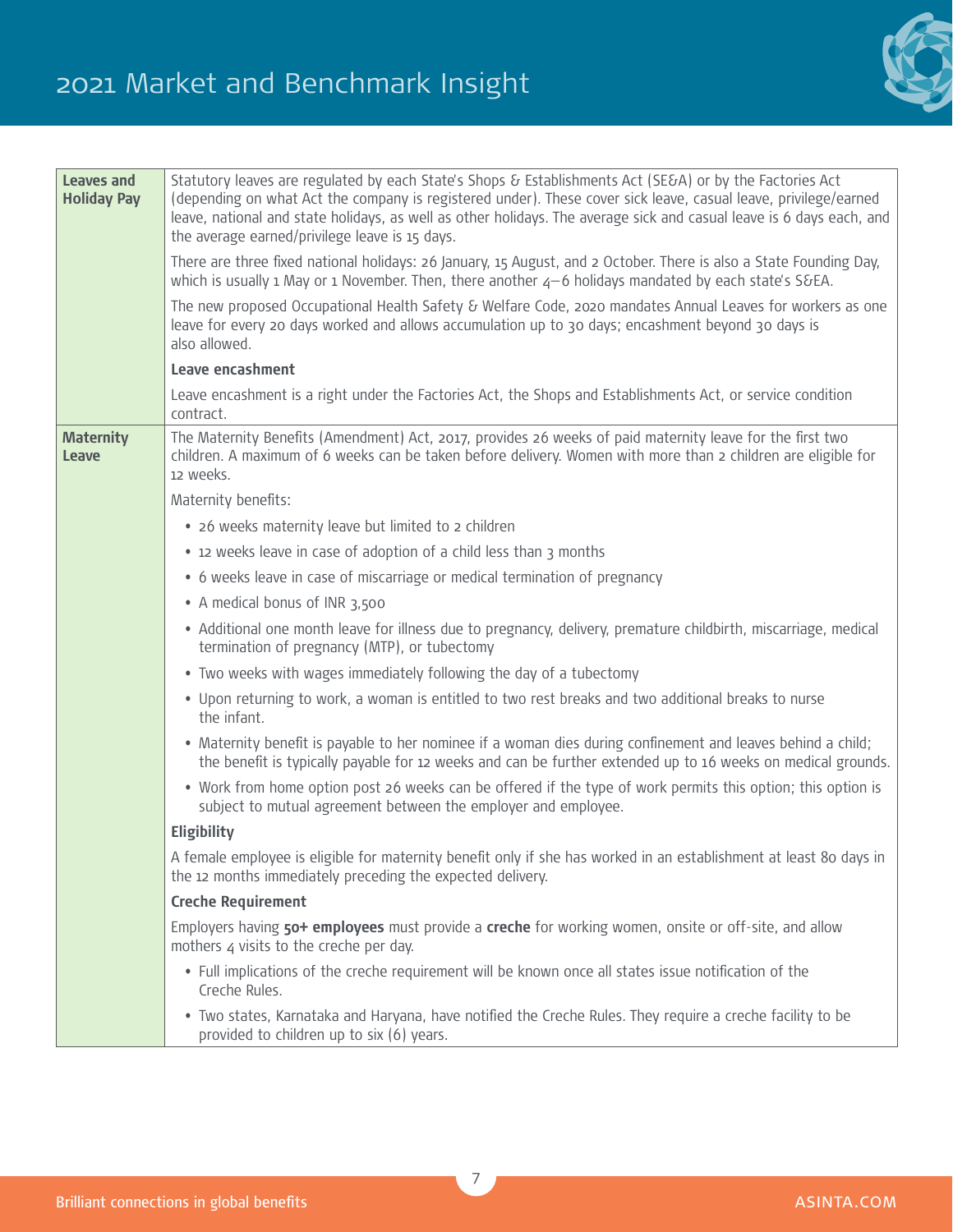

| The Payment<br>of Bonus Act, | The Payment of Bonus Act, 1956 applies to all factories and all establishments employing 20 or more. It was<br>amended in 2005, increasing the salary or wage eligibility ceiling to INR 21,000 per month from INR 10,000 and     |
|------------------------------|-----------------------------------------------------------------------------------------------------------------------------------------------------------------------------------------------------------------------------------|
| 1956                         | doubling the wage ceiling to calculate the bonus to INR 7,000 per month.                                                                                                                                                          |
|                              | Entitlement to the bonus accrues on completing 30 days in an accounting year. The minimum rate is 8.33% of an<br>employee's salary or wage in an accounting year; the maximum is 20%.                                             |
|                              | If the monthly salary or wage exceeds INR 7,000, the bonus calculation is as if the salary was INR 7,000. If the<br>minimum wage for a state is more than INR 7,000, the bonus is payable on the actual amount, not on INR 7,000. |
|                              | Bonus is payable within eight months from the close of the accounting year.                                                                                                                                                       |

### **2.2 Wider Benefit Provisions**

In addition to the mandatory benefits, employers will often provide a range of benefits to help recruit and retain employees. The trend is for employers to consider every request from employees as a potential opportunity to stand out as a market leader in offering innovative benefits. Employers are willing to invest time to understand whether and how a particular new benefit could be offered.

The most common benefits are shown below:

| <b>Benefit</b>      | Comments                                                                                                 |
|---------------------|----------------------------------------------------------------------------------------------------------|
| <b>Supplemental</b> | It is estimated that about one-third of Indian companies provide supplemental pension plans. About 5% of |
| <b>Retirement</b>   | these are Defined Benefits plans, and the remainder is Defined Contribution plans.                       |

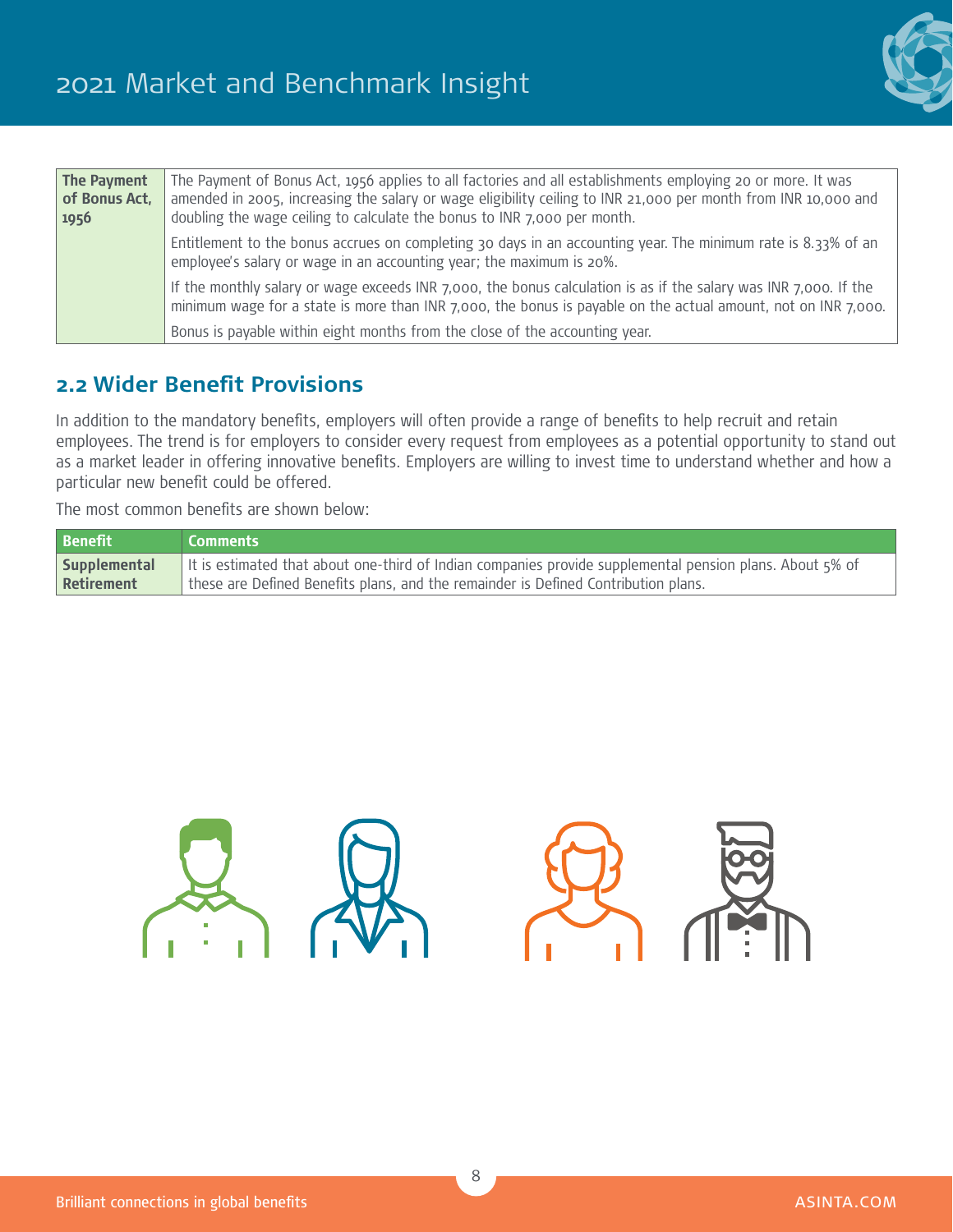

| <b>National</b><br><b>Pension Scheme</b><br>(NPS) | The Pension Fund Regulatory and Development Authority introduced a corporate model of the National<br>Pension System (NPS), allowing voluntary contributions to a portable pension fund with market-linked returns.<br>As incomes have risen, awareness of the need to supplement the EPF and attractive tax treatment for<br>contributions to the NPS have led to rising participation in the NPS.                                                                                                                                                                                                                                        |
|---------------------------------------------------|--------------------------------------------------------------------------------------------------------------------------------------------------------------------------------------------------------------------------------------------------------------------------------------------------------------------------------------------------------------------------------------------------------------------------------------------------------------------------------------------------------------------------------------------------------------------------------------------------------------------------------------------|
|                                                   | Setting up an employer Tier 1 account to enable contributions to the NPS does not require the formation of a<br>trust with trust deed and rules, or a minimum employee number, or even employer contribution. Administration<br>expenses are nominal, making it a more compelling proposition for employers to sponsor this voluntary<br>pension plan.                                                                                                                                                                                                                                                                                     |
|                                                   | Employees can easily port from one employer to another through a unique Permanent Retirement Account<br>Number (PRAN). The tax treatment is exempt-exempt-exempt on contribution, returns, and 60% of withdrawal,<br>making this a more attractive pension savings vehicle. Further, employees can contribute an additional INR<br>50,000 to the Tier 1 account and avail themselves of an additional tax deduction. Employees can also establish<br>a Tier 2 account for additional contributions, although these are not tax-exempt. If a new employer does not<br>have an NPS account, the employee can continue to make contributions. |
|                                                   | Eligibility: All Indian citizens and OCI card holders, age 18 to 60 years                                                                                                                                                                                                                                                                                                                                                                                                                                                                                                                                                                  |
|                                                   | <b>Contributions</b>                                                                                                                                                                                                                                                                                                                                                                                                                                                                                                                                                                                                                       |
|                                                   | Employees may contribute up to 10% of basic salary with no ceiling on the total amount, tax-exempt.                                                                                                                                                                                                                                                                                                                                                                                                                                                                                                                                        |
|                                                   | A subscriber is required to make the first contribution when applying for registration (minimum contribution<br>Rs. 500 for Tier I and Rs. 1,000 for Tier II) with duly filled NCIS (NPS Contribution Instruction Slip). However,<br>this initial contribution is optional in the case of the corporate model. The POP-SP provides a receipt (as an<br>acknowledgment) to the subscriber.                                                                                                                                                                                                                                                  |
|                                                   | Vesting: On attaining normal retirement age                                                                                                                                                                                                                                                                                                                                                                                                                                                                                                                                                                                                |
|                                                   | There are two tiers within the NPS corporate sector model. Tier I is not available for withdrawal until the<br>employee reaches the normal retirement age. Tier II allows for the discretionary withdrawal but with a<br>minimum account balance of INR 1,000 required.                                                                                                                                                                                                                                                                                                                                                                    |
|                                                   | Payment is a combination of annuity and lump sum, depending on age.                                                                                                                                                                                                                                                                                                                                                                                                                                                                                                                                                                        |
|                                                   | <b>Tax Treatment</b>                                                                                                                                                                                                                                                                                                                                                                                                                                                                                                                                                                                                                       |
|                                                   | On contribution                                                                                                                                                                                                                                                                                                                                                                                                                                                                                                                                                                                                                            |
|                                                   | • Section 8o CCD $(1)$ – Tax deduction up to INR 150,000 on EE contribution (up to 10% of basic + dearness<br>allowance (DA)                                                                                                                                                                                                                                                                                                                                                                                                                                                                                                               |
|                                                   | • Section 8o CCD (2) - Tax deduction uncapped on ER contribution (up to 10% of Salary (Basic + DA))                                                                                                                                                                                                                                                                                                                                                                                                                                                                                                                                        |
|                                                   | • Section 8o C - Additional INR 50,000 tax deduction from individual contribution to Tier 1 A/C                                                                                                                                                                                                                                                                                                                                                                                                                                                                                                                                            |
|                                                   | • Tier-II A/C – voluntary savings account providing benefits with a discretionary withdrawal facility; no<br>tax benefit                                                                                                                                                                                                                                                                                                                                                                                                                                                                                                                   |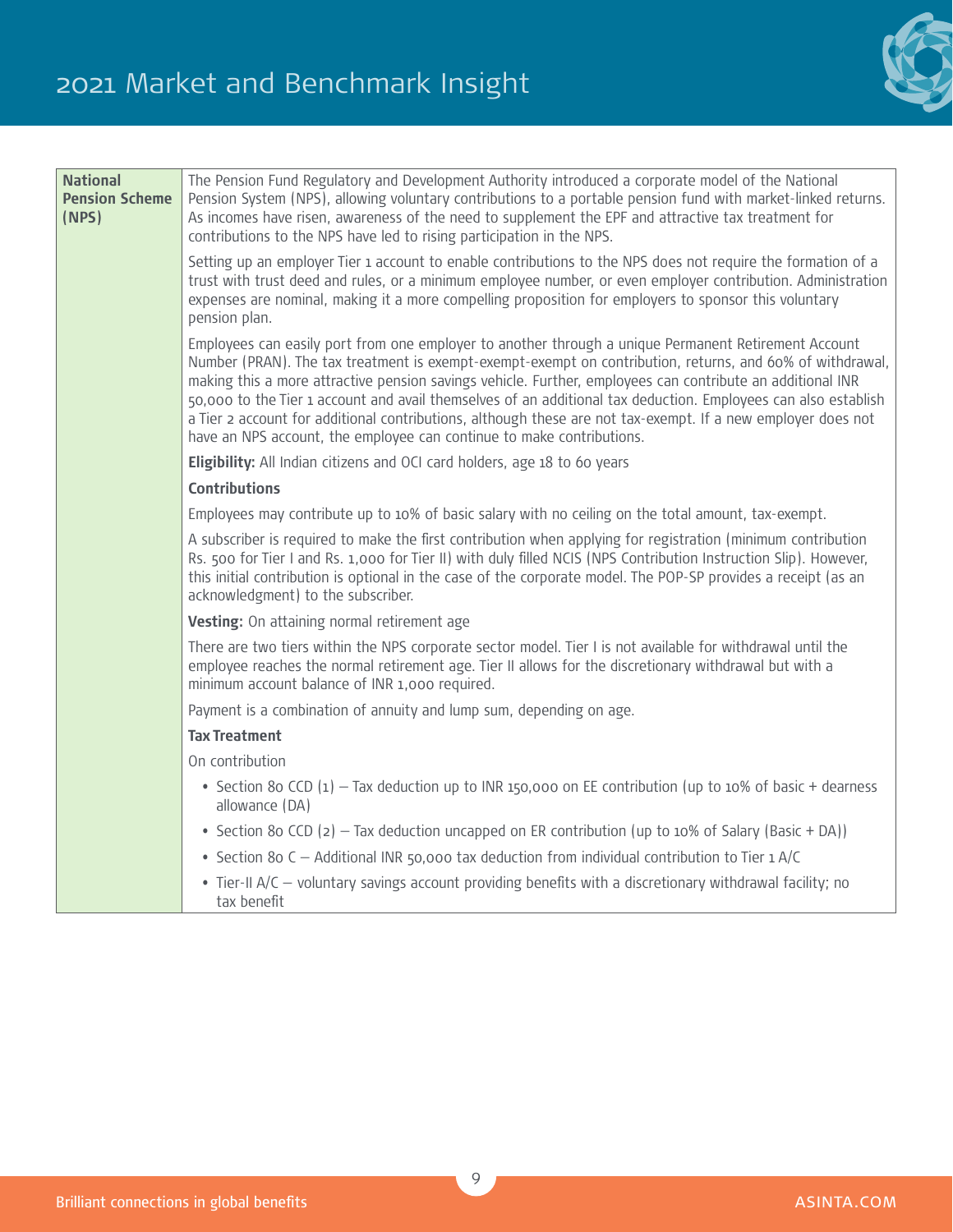

#### On withdrawal

- Exit at 60 years or on superannuation: At least 40% of the accumulated pension wealth must be utilized for the purchase of an annuity providing for monthly pension to the subscriber, and the balance (60%) is paid as a tax-free lump sum to the subscriber to be withdrawn in entirety or over 10 years. If the total corpus is up to INR 200K, then the subscriber has the option to withdraw the whole corpus in a lump sum. Lump sum benefits receivable on death are tax-free. Pension benefits are taxable as income when they become payable, but pension payments to a beneficiary in the event of an employee's death are not taxable.
- Upon Death (irrespective of cause): The entire accumulated pension wealth (100%) is paid to the nominee/legal heir. Purchase of annuity of monthly pension is not mandatory, but the nominee has the option to purchase an annuity of the total corpus.
- Exit from NPS before attainment of the age of 60 years (irrespective of cause)

At least 80% of the accumulated pension wealth must be utilized to purchase an annuity providing for the monthly pension of the subscriber, and the balance (20%) is paid as a lump-sum payment to the subscriber. If the total corpus is up to INR 100K, then the subscriber has the option to withdraw the whole corpus in lump sum. A subscriber can exit from NPS only after completion of a minimum of 10 years in NPS.

#### **Key Stakeholders of the NPS**

- Pension Fund Regulatory and Development Authority (PFRDA) The regulator
- Points of Presence (PoP) Service providers appointed by PFRDA to accept applications and remittances
- Central Recordkeeping Agency (CRA) Two companies, National Securities Depository Limited e-Governance Infrastructure Ltd (CRA1) and Karvy Computershare Private Limited (CRA2), are appointed to perform various functions, including the issuance of Pension Account Number (PRAN), record keeping, and providing customer service
- Fund Managers PFRDA-appointed fund managers
- Trustee Bank
- Custodian
- Aggregator
- Annuity Service Provider life insurance companies appointed by PFRDA to offer annuities to NPS account holders
- Retirement Advisor

#### **Investment options**

Depositors have two options to manage their funds, either a passive Auto-choice Life Cycle Fund or Active Choice Individual Funds of three asset classes (Class E, high risk, high return investment predominantly in equity market instruments; Class C, medium return, medium risk investments in fixed income instruments other than government securities; Class G, low return, low risk investment in government securities).

#### **Fund Management Charges**

- Low Charges All charges levied under NPS are defined and regulated by PFRDA to ensure the reasonability of charges
- No entry and exit loads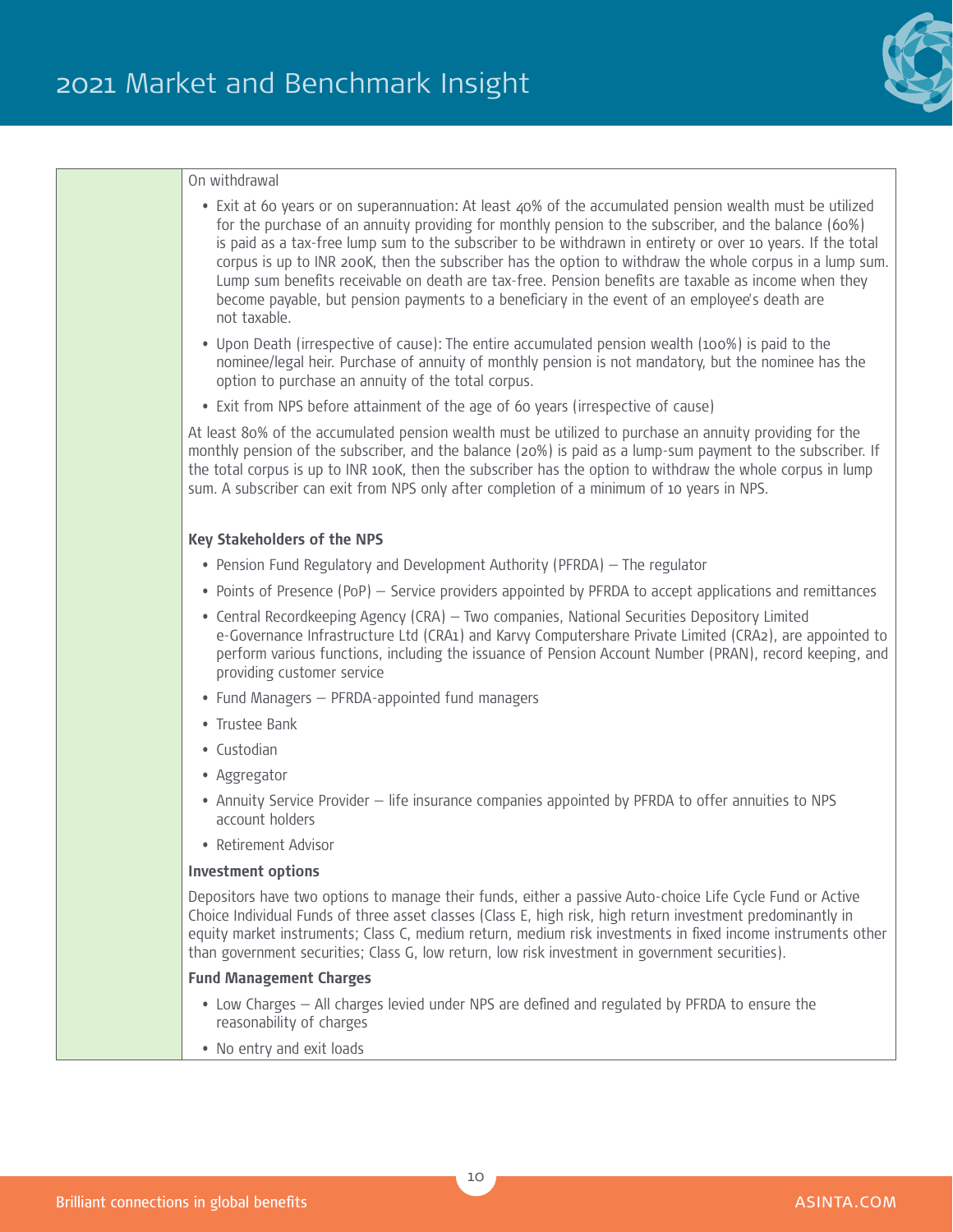

| <b>Superannuation</b>                                              | Superannuation is a DB plan sponsored by the employer, established through a Trust with Trust Deed and<br>Rules.                                                                                                                                                                                                                                                                                         |
|--------------------------------------------------------------------|----------------------------------------------------------------------------------------------------------------------------------------------------------------------------------------------------------------------------------------------------------------------------------------------------------------------------------------------------------------------------------------------------------|
|                                                                    | <b>Contribution</b> - The maximum contribution is either 15% of Basic Salary when the employer also contributes<br>to EPFO or 27% when the employer does not contribute to the EPFO. ER contributions over INR 150,000 are<br>taxable as income to the employee                                                                                                                                          |
|                                                                    | <b>Eligibility age</b> $-$ All employees age 18 to 60 years                                                                                                                                                                                                                                                                                                                                              |
|                                                                    | Vesting - DC vesting of benefits varies between zero and five years for full vesting. Payment is a combination<br>of annuity and lump sum, depending on age.                                                                                                                                                                                                                                             |
|                                                                    | Normal retirement benefit $-$ Accumulation of contributions with interest.                                                                                                                                                                                                                                                                                                                               |
|                                                                    | <b>Death-in-service benefits</b> - Survivor and or lump-sum benefits: Benefit is a pension corresponding to the<br>accumulation of contributions with interest                                                                                                                                                                                                                                           |
|                                                                    | <b>Death post-retirement</b> - The beneficiary receives the pension or capital payments as per the pension<br>option chosen.                                                                                                                                                                                                                                                                             |
|                                                                    | Superannuation Plan - Financing is through a fund with an insurance company or a private fund. The<br>employer has to set up separate trusts to be recognized by the income tax authorities. Investments of trust<br>funds can be privately managed by trustees or managed by life insurance companies.                                                                                                  |
|                                                                    | Employees have to purchase life annuities for a pension from life insurance companies.                                                                                                                                                                                                                                                                                                                   |
|                                                                    | Superannuation Plan - Lump-sum benefits receivable on normal/early retirement or on death are not taxable<br>subject to a prescribed limit of one-third (if eligible for gratuity benefit) or half (if not eligible for gratuity<br>benefit), as applicable. Benefits receivable by an employee leaving service early are taxable.                                                                       |
| <b>Company Cars</b>                                                | Company cars are provided to employees by about two-thirds of employers. This benefit is usually offered to<br>senior management or employees in a sales role. Senior executives may be provided a paid chauffeur.                                                                                                                                                                                       |
| <b>Meal Allowance</b><br><b>Vouchers</b>                           | This is a typical benefit due to its tax advantages to the employee. The current tax-free limit is up to INR 50<br>per day if the employee chooses to continue with allowances as per the old tax regime. No meal allowance is<br>available if an employee chooses a flat deduction under the new tax regime. Where an employer can provide a<br>subsidized cafeteria, meal vouchers may be less common. |
| <b>Education</b><br><b>Assistance</b>                              | Partial or full education reimbursement after completing a course/program, especially if related to one's work,<br>is provided by some employers.                                                                                                                                                                                                                                                        |
| <b>Internet and</b><br><b>Mobile Phone</b><br><b>Reimbursement</b> | Tech and other white-collar employees may be offered a specified internet or mobile phone reimbursement if<br>they work from home or use their device for professional calls. About two-thirds of employers provide mobile<br>connection, and about half pay for a handset.                                                                                                                              |
| <b>Voluntary</b><br><b>Benefits</b>                                | Large and mid-sized employers will often provide employees with a range of voluntary insurance benefits such<br>as health, life, accident, or homeowners insurance that are provided at rates negotiated by the employer.                                                                                                                                                                                |
| <b>Flexible</b><br><b>Benefits</b>                                 | Employees can select several types of benefits from a menu. About 29% of employers offer modular flex or<br>flexible benefits to accommodate employees' need for individualized benefits.                                                                                                                                                                                                                |
| Loans                                                              | About 20% of employers offer loans for housing, automobile purchase, education, marriage, medical expenses,<br>and other necessities. However, changes in tax structure and easier market access to loans may make these<br>less attractive or necessary.                                                                                                                                                |
| <b>Recognition</b><br><b>Award</b>                                 | Most employers offer rewards and recognition programs to recognize star performers.                                                                                                                                                                                                                                                                                                                      |
| <b>Work from</b>                                                   | COVID-19 has accelerated the option of working from home.                                                                                                                                                                                                                                                                                                                                                |
| <b>Home</b>                                                        | Employers provide various WFH enablers such as Internet reimbursement, office desks and chairs, occasional<br>pick-me-up gift hampers, ergonomics consultations, and other benefits.                                                                                                                                                                                                                     |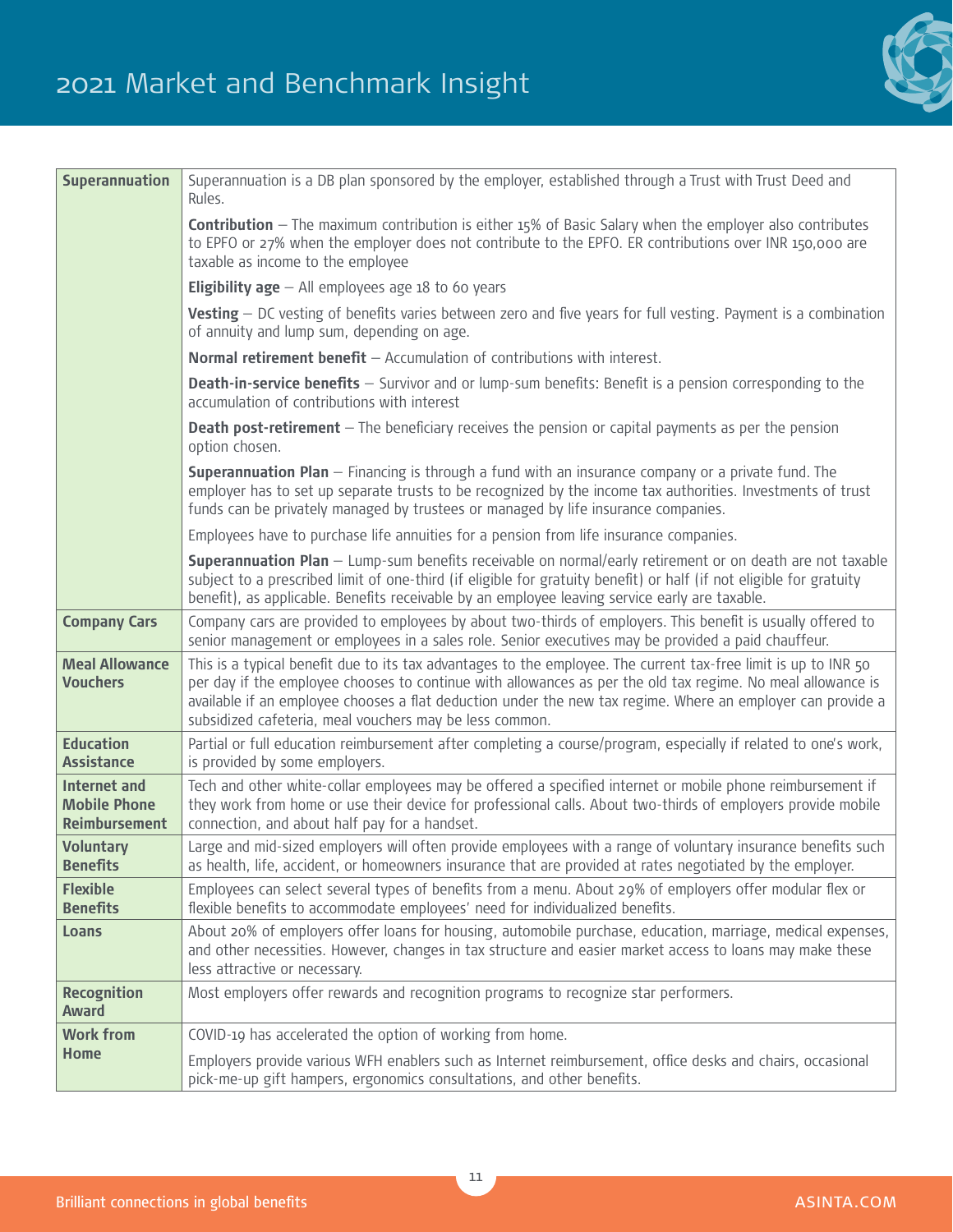

| <b>EAPs</b>                                                  | EAPs have been in the market for many years. Both MNC and Indian EAP vendors operate to provide a wide<br>range of services through in person consultations and online modes. Employers consider it important to<br>support their employees' access to mental and emotional health programs. Financial and spiritual well-being<br>have emerged as new areas of interest among employers and employees. |
|--------------------------------------------------------------|---------------------------------------------------------------------------------------------------------------------------------------------------------------------------------------------------------------------------------------------------------------------------------------------------------------------------------------------------------------------------------------------------------|
| <b>Fertility and</b><br><b>Infertility</b><br><b>Support</b> | Surrogacy and adoption benefits/infertility counseling are increasingly being considered and offered by leading<br>employers who offer these benefits at the Corporate Office level.                                                                                                                                                                                                                    |
| <b>Recreational</b><br>areas                                 | Recreational areas within the office/campus - indoor and outdoor sports facilities including gym, computer<br>gaming rooms, table tennis, pool/billiards - are standard offerings.                                                                                                                                                                                                                      |
| <b>Marketplace</b>                                           | Employers are providing online marketplaces which offer discounted products and services to employees.<br>These can be part of a flexible benefit program or can be offered on a stand-alone basis.                                                                                                                                                                                                     |
| <b>Company credit</b><br>cards                               | Corporate credit cards may be offered to senior management, especially those who travel extensively<br>on business.                                                                                                                                                                                                                                                                                     |
| <b>Fun Activities</b>                                        | Discount movie tickets, shopping vouchers, and dining cards keep employees engaged outside working<br>hours. If those aren't enough, special screenings of Hollywood and Bollywood movies, theme days, rock band<br>performances, and team outings to major sports events all add excitement to an employees' life.                                                                                     |
| <b>Various in-house</b><br>clubs                             | Various in-house clubs, including LGBTQ+ clubs, and opportunities to engage in hobbies during working hours<br>at the office allow employees to pursue their passions and other life purposes. The employee is seen as a<br>whole person with multiple interests whose pursuits nourish her soul and enable her to fully devote herself to<br>her work.                                                 |
| <b>Flexible Working</b><br><b>Arrangements</b>               | Flexibility in working hours, place of work, type of work, intensity (how much work is to be done) are new<br>experiments to accommodate a workforce that wants and needs the flexibility to fulfill other responsibilities,<br>such as childcare and parental care.                                                                                                                                    |
| Gym<br>membership                                            | Subsidized gym membership is aligned with Wellness goals. New national fitness chains have emerged all over<br>the country. They provide electronic ID cards or sign on that track attendance; thus, employers can easily<br>track utilization to see whether their benefit is being used and reward high users.                                                                                        |
| <b>Rest and</b><br><b>Relaxation</b>                         | Sleeping, meditation, and gaming rooms are becoming more popular to help employees stay more relaxed,<br>focused, and productive.                                                                                                                                                                                                                                                                       |
| <b>Well-being</b>                                            | Wellness encompasses many support systems provided by the employer. The list is continually expanding<br>to include:                                                                                                                                                                                                                                                                                    |
|                                                              | • Mental Health Support                                                                                                                                                                                                                                                                                                                                                                                 |
|                                                              | • Financial Literacy                                                                                                                                                                                                                                                                                                                                                                                    |
|                                                              | • Spiritual Growth Programs                                                                                                                                                                                                                                                                                                                                                                             |
|                                                              | Healthy Mother/pregnancy programs are offered to support mothers-to-be in maintaining good health<br>throughout their pregnancy and be better prepared to choose natural delivery over a scheduled Caesarian<br>delivery, which can lead to more complications.                                                                                                                                         |
|                                                              | Onsite health check-ups and vaccination camps are common among over 50% of our clients. Health coaches<br>for high-risk employees and family members (to remind them to take medicines or exercise or stick to a diet)<br>are critical to the success of wellness initiatives.                                                                                                                          |
|                                                              | Preventative health programs have become more common, with more employers providing onsite annual flu<br>vaccinations and vaccination coverage for children. Around Women's Day, many employers organize programs<br>on cervical cancer, including discounts on cervical cancer vaccinations.                                                                                                           |
| <b>Additional paid</b><br>leaves                             | Additional paid leaves for birthdays, anniversaries, or other special days with gifts such as paid dinner are<br>seen as a "best in class" practice.                                                                                                                                                                                                                                                    |
|                                                              | Some employers allow employees additional paid or unpaid leaves for bereavement.                                                                                                                                                                                                                                                                                                                        |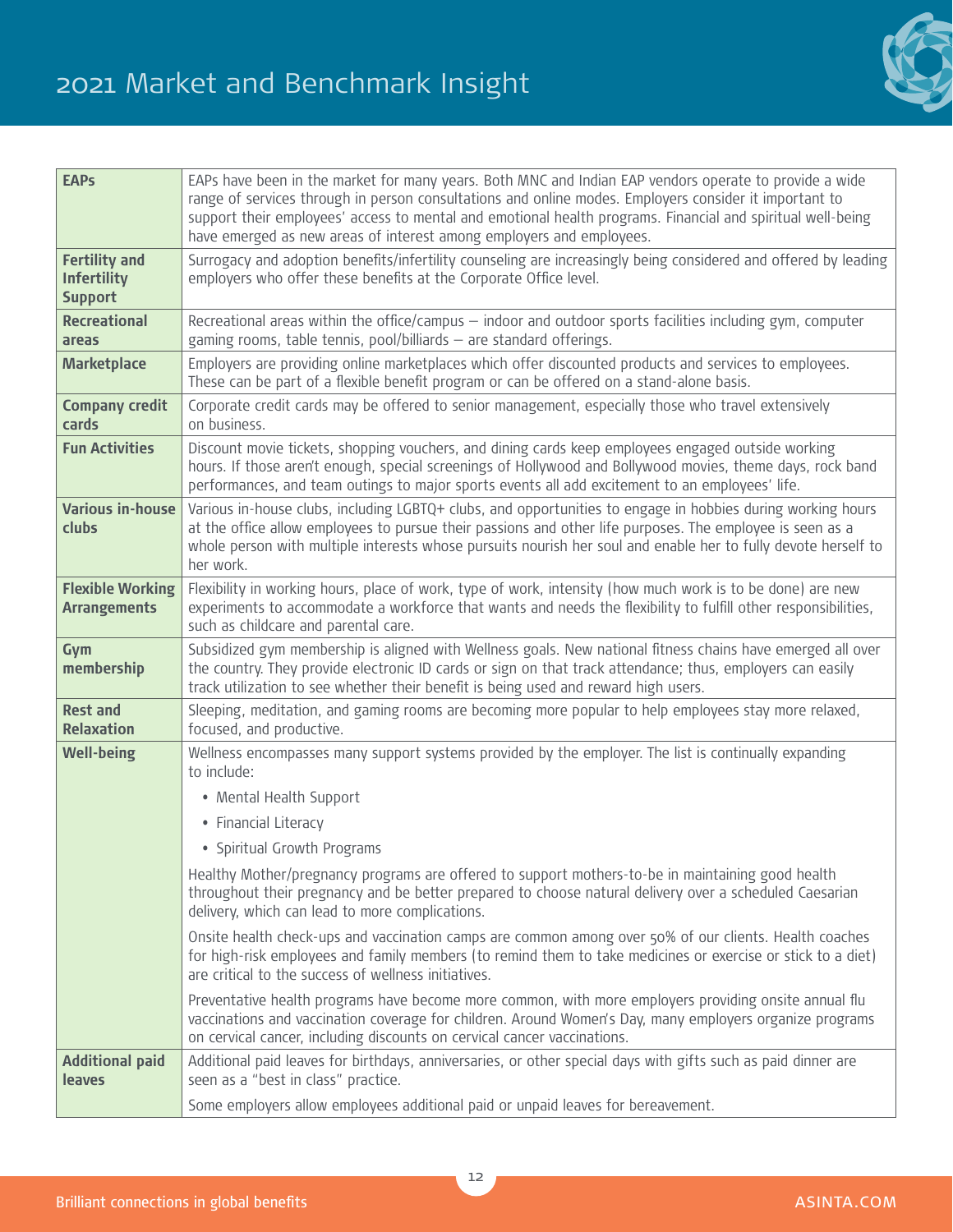## 2021 Market and Benchmark Insight



| <b>Parental Leave</b>                 | Outside of mandatory maternity leave, parental leave is not prevalent, but some leading employers provide<br>up to 6 months of parental leave. A Paternity Benefits Bill, 2017, proposes to offer 15 days of paternity leave.<br>Close to 50% of organizations offer some paternity leave.                                                                                                                                                                                                   |
|---------------------------------------|----------------------------------------------------------------------------------------------------------------------------------------------------------------------------------------------------------------------------------------------------------------------------------------------------------------------------------------------------------------------------------------------------------------------------------------------------------------------------------------------|
| <b>Family Care</b><br>Leave           | About 29% of employers provide paid family care leave; 43 provide unpaid leave; and 29% provide a<br>combination of paid and unpaid leaves                                                                                                                                                                                                                                                                                                                                                   |
| <b>Housing</b>                        | Senior executives may be given paid housing, especially in major metros like Mumbai, where housing is scarce<br>and expensive.                                                                                                                                                                                                                                                                                                                                                               |
| <b>Concierge</b><br><b>Services</b>   | Concierge services assist employees with tasks they have no time to do because they spend long hours at the<br>office (or WFH) and have long commutes.                                                                                                                                                                                                                                                                                                                                       |
| <b>Cafeterias</b>                     | Subsidized cafeterias and free goodies ensure employees have everything they need to get through long<br>workdays without worrying about at least one meal a day. This benefit is common with larger employers and<br>particularly in industrial facilities and BPOs and tech companies. Food is provided at a discounted rate and can<br>include two meals or a meal and a snack. Employers may also provide meal vouchers instead of a canteen to<br>be used in restaurants in an IT Park. |
| <b>Transport</b>                      | Subsidized transportation is offered in cities with metros and better connectivity. Before a metro system was<br>built in Delhi NCR, Bengaluru, and Hyderabad, employers had to pay for cabs to bring employees to work and<br>take them back home. However, last-mile connectivity is still a problem in most cities, and employers in the<br>BPO and tech sectors usually provide some transport, especially for women working the night shift.                                            |
| <b>Parent Day Care</b>                | Leading employers offer parent day care or home visits by health care workers to support parents who need<br>medical care.                                                                                                                                                                                                                                                                                                                                                                   |
| <b>Service Awards</b>                 | Employers offer jubilee awards on designated tenure anniversaries and upon retirement.                                                                                                                                                                                                                                                                                                                                                                                                       |
| <b>Relocation</b><br><b>Allowance</b> | The cost of moving household goods, train or airfare for the employee and family, and temporary stay in a<br>hotel are reimbursed up to a specified amount.                                                                                                                                                                                                                                                                                                                                  |
| <b>Telemedicine</b>                   | The pandemic has forced most employers to consider offering telemedicine as employees wish to avoid going<br>to hospitals or other healthcare providers.                                                                                                                                                                                                                                                                                                                                     |

When designing your benefits, you need to consider benefit trends in your sector, employee profile, and objectives. As advisors, we are adept at creating solutions that are valued by employees and meet your budget.

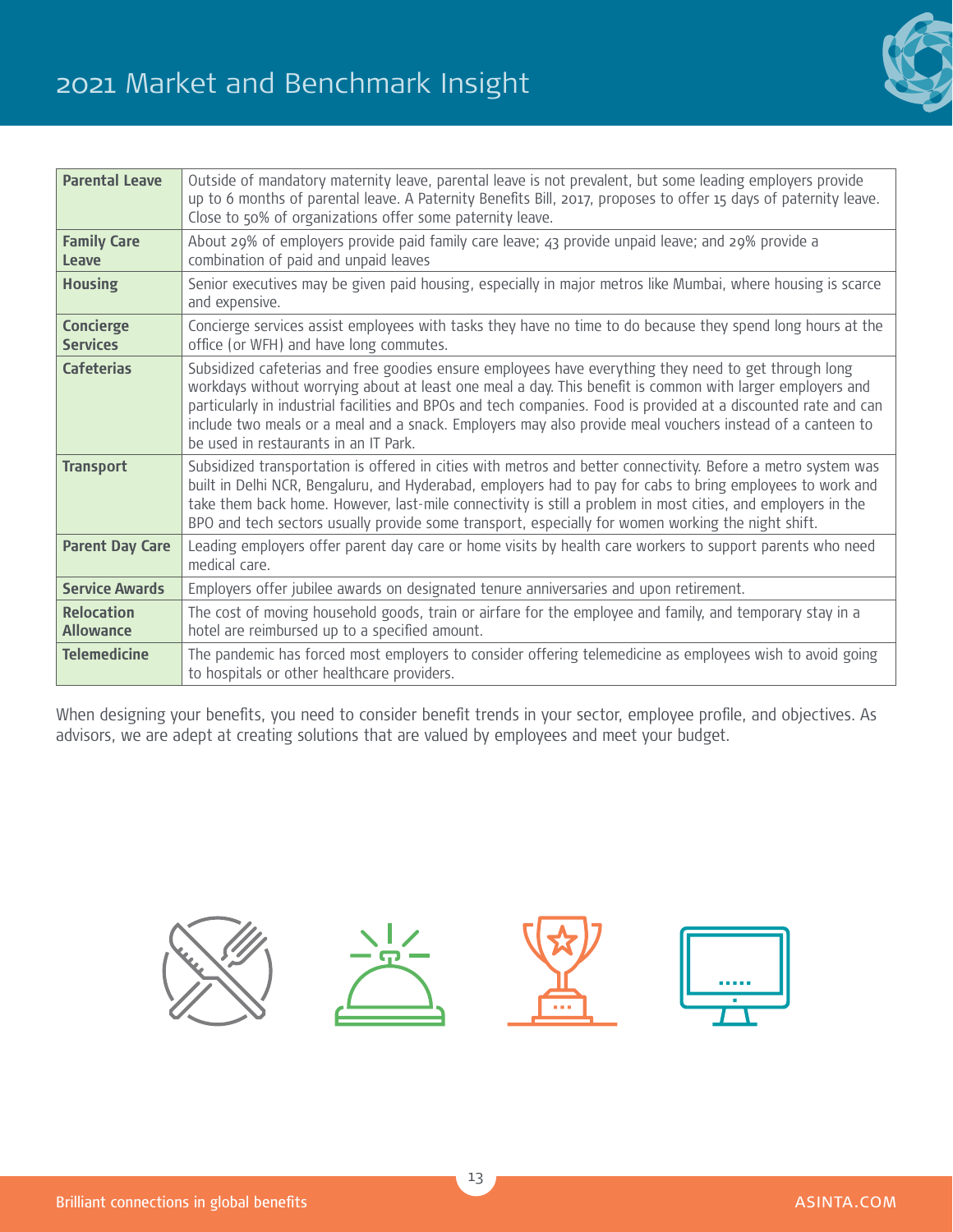

## **3. Insured Benefits — Design and Typical Costs**

Below we have shown the most popular insured employee benefits in India and typical levels of cover. Medical, Accident, and Life insurance represent 1–2% of payroll.

| <b>Benefit</b>                           | <b>Comment/Cost</b>                                                                                                                                                                                                                                                                                                                                                                                                                                                                                                                                                                                                                                                                                                                                                                                      | <b>Lower</b><br><b>Quartiles</b><br><b>Approach</b>                                                                                                                            | <b>Medium</b><br><b>Quartile</b><br><b>Approach</b>                                                                                                                                                                                      | <b>Upper</b><br><b>Quartile</b><br><b>Approach</b>                                                                                                                                                                                                                 |
|------------------------------------------|----------------------------------------------------------------------------------------------------------------------------------------------------------------------------------------------------------------------------------------------------------------------------------------------------------------------------------------------------------------------------------------------------------------------------------------------------------------------------------------------------------------------------------------------------------------------------------------------------------------------------------------------------------------------------------------------------------------------------------------------------------------------------------------------------------|--------------------------------------------------------------------------------------------------------------------------------------------------------------------------------|------------------------------------------------------------------------------------------------------------------------------------------------------------------------------------------------------------------------------------------|--------------------------------------------------------------------------------------------------------------------------------------------------------------------------------------------------------------------------------------------------------------------|
| <b>Medical</b><br><b>Insurance</b>       | The most valued benefit, medical insurance provides primarily for<br>hospitalization coverage. Outpatient expenses, including dental<br>and vision, are offered by less than 8% of employers even though<br>outpatient medical expenses comprise about two-thirds of total<br>medical expenses.<br>The Sum Insured is on a per family rather than per member basis.<br>Employees have access to a network of healthcare providers of the<br>insurance company or TPA by presenting a health id card or can<br>access non-network providers and file for reimbursement.<br>Larger employers tend to offer voluntary parental coverage, and<br>smaller employers tend to offer fully sponsored parental coverage.<br>The benefit is fully tax-exempt.<br>A minimum of 7 lives is required to form a group. | Employees<br>and family<br>members<br>(spouse and<br>children) are<br>covered at the<br>employer's<br>expense.                                                                 | Employees<br>and family<br>members<br>(spouse and<br>children)<br>are covered<br>at the<br>employer's<br>expense.<br>Parental<br>coverage may<br>be shared<br>between the<br>employer or<br>employee<br>or be fully<br>employee<br>paid. | All staff and<br>dependents<br>are covered<br>at the<br>employer's<br>expense.<br>Parents<br>or in-laws<br>are often<br>covered<br>by tech<br>companies<br>and white-<br>collar<br>professions.<br>Some<br>employers<br>cover<br>dependent<br>siblings as<br>well. |
| Life &<br><b>Disability</b><br>Insurance | Group life insurance schemes include lump-sum benefits in case of<br>death. Accidental death and disability riders can be added but are<br>usually covered under a group personal accident contract. Critical<br>Illness rider is available on an accelerated or additional basis and<br>pays a lump sum amount on diagnosis of a scheduled critical illness.<br>Terminal illness is either in-built or available at a nominal rate.<br>About 78% of employers offer life plans. The employer bears the<br>full cost.<br>Most insurers require a minimum of 50 lives to form a group; a small<br>number of insurers require only 10 lives.                                                                                                                                                               | All staff<br>covered.<br><b>Benefits</b><br>can be a<br>flat amount,<br>graded as per<br>designation,<br>or a multiple<br>of salary<br>equal to 1-2<br>times annual<br>salary. | All staff<br>covered.<br>Sum assured<br>equal to $2-3$<br>times annual<br>salary.                                                                                                                                                        | All staff<br>covered.<br>Sum assured<br>equal to $4-6$<br>times annual<br>salary.                                                                                                                                                                                  |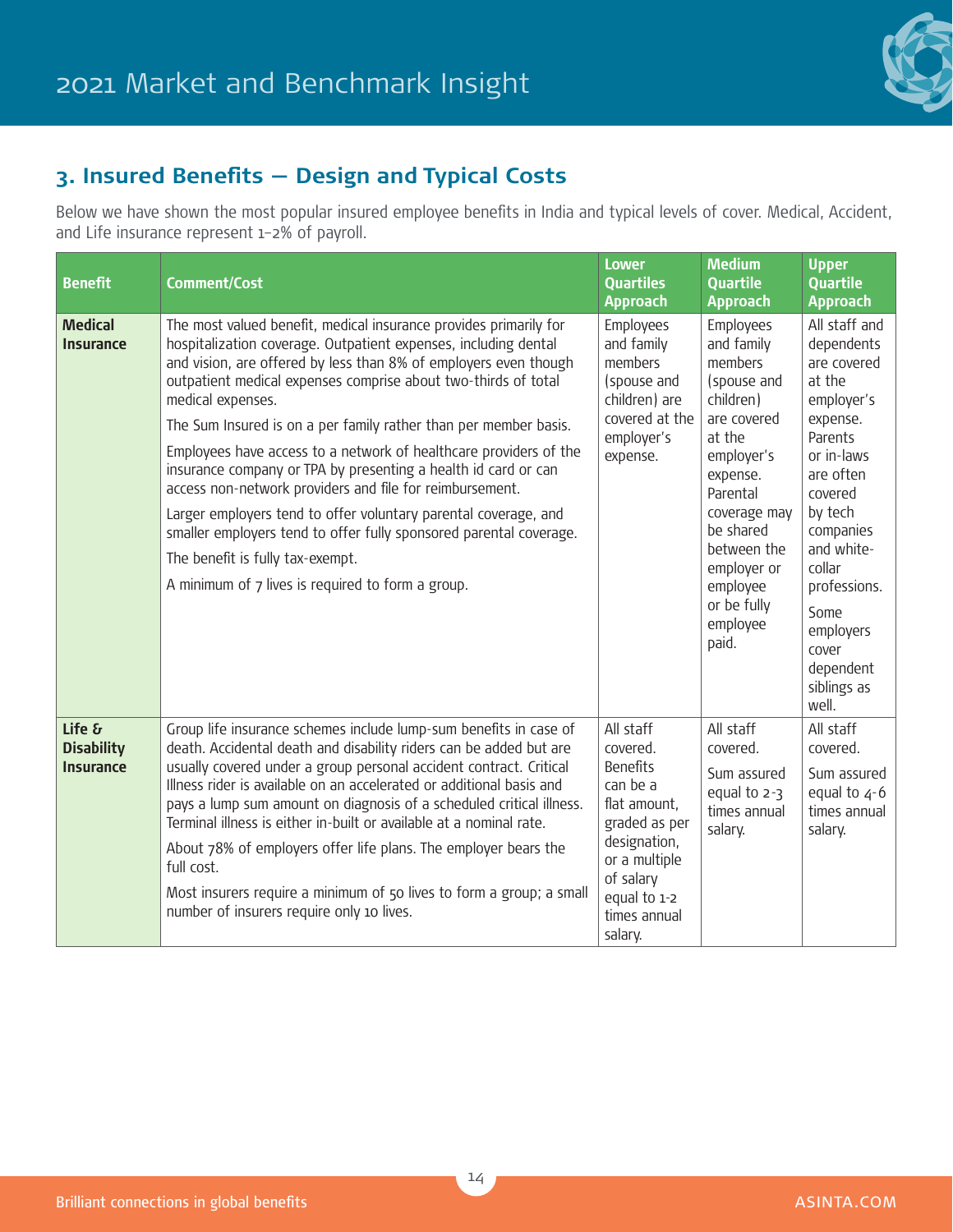## 2021 Market and Benchmark Insight



| <b>Personal</b>                                              | Covers AD, PTD, PPD, and dismemberment on a 24x7 basis worldwide.                                                                                                                                                                                                                                                                                                                                                                                                                                                                                                                           | All staff                                                                                                                                                                                                                                                        | All staff                                                         | All staff                                                            |
|--------------------------------------------------------------|---------------------------------------------------------------------------------------------------------------------------------------------------------------------------------------------------------------------------------------------------------------------------------------------------------------------------------------------------------------------------------------------------------------------------------------------------------------------------------------------------------------------------------------------------------------------------------------------|------------------------------------------------------------------------------------------------------------------------------------------------------------------------------------------------------------------------------------------------------------------|-------------------------------------------------------------------|----------------------------------------------------------------------|
| <b>Accident</b><br>Death &<br><b>Disability</b><br>Insurance | Temporary Total Disability Benefit (wage replacement) is given either<br>as a fixed amount, a percentage of the SA, or as per actual weekly<br>wages, whichever is lowest, for up to 100 or 104 weeks, with a<br>waiting period of $7-14$ days.<br>Accidental medical expenses, funeral expenses, child education<br>expenses, and modification of home and vehicle are common<br>add-ons.<br>The benefit is fully tax-exempt.<br>About 90% of employers offer group personal accident plans. The<br>employer bears the full cost.<br>A minimum of 10-15 lives is required to form a group. | covered.<br>Benefits levels<br>are as per<br>those for life,<br>at the lower,<br>medium,<br>and upper<br>quartile.<br><b>Benefits</b><br>can be a<br>flat amount,<br>graded as per<br>designation,<br>or a multiple<br>of salary<br>equal to 1-2<br>times annual | covered. Sum<br>assured equal<br>to $2-3$ times<br>annual salary. | covered.<br>Sum assured<br>equal to $4-6$<br>times annual<br>salary. |
|                                                              |                                                                                                                                                                                                                                                                                                                                                                                                                                                                                                                                                                                             | salary.                                                                                                                                                                                                                                                          |                                                                   |                                                                      |
| <b>BTA</b><br><b>Insurance</b>                               | Covers accidental medical expenses up to sum insured, medical<br>evacuation, AD up to \$25,000, emergency dental treatment up to<br>\$500, and personal liability up to \$500,000. Baggage delay, loss<br>of passport, trip delay, emergency cash advance, and various other<br>travel inconvenience expenses are covered with sub-limits.                                                                                                                                                                                                                                                  | Medical<br>expenses sum<br>insured of<br>\$50,000 to<br>100,000                                                                                                                                                                                                  | Medical<br>expenses sum<br>insured of<br>\$100,000 to<br>250,000  | Medical<br>expenses<br>sum insured<br>of \$500,000<br>to \$1 million |
|                                                              | The benefit is fully tax-exempt.                                                                                                                                                                                                                                                                                                                                                                                                                                                                                                                                                            |                                                                                                                                                                                                                                                                  |                                                                   |                                                                      |
|                                                              | 88% of employers offer this plan; most countries require evidence of<br>BTA insurance to issue a visa. The employer bears the full cost.                                                                                                                                                                                                                                                                                                                                                                                                                                                    |                                                                                                                                                                                                                                                                  |                                                                   |                                                                      |
|                                                              | Group plans charge a per-day premium basis territorial scope<br>(worldwide including the USA and worldwide excluding the USA).<br>Since personal accident coverage must be admitted, and this is a<br>coverage under the BTA, the BTA policy should be admitted.                                                                                                                                                                                                                                                                                                                            |                                                                                                                                                                                                                                                                  |                                                                   |                                                                      |
| <b>Workers'</b><br><b>Comp</b><br><b>Insurance</b>           | Workers' compensation insurance is not mandatory. An employer<br>can choose to be self-insured. Most white-collar workers do not<br>opt for this insurance, preferring to provide group health, accident,<br>and term life coverage. India's group health insurance provides<br>coverage for work-related and extra-work-related sickness/illness/<br>injury, unlike medical plans in the US.                                                                                                                                                                                               | All staff come under the purview of the<br>Employees' Compensation Act. The level of<br>compensation is wage-based up to a ceiling<br>of INR 15,000 per month and is determined<br>by the applicable legislation.                                                |                                                                   |                                                                      |

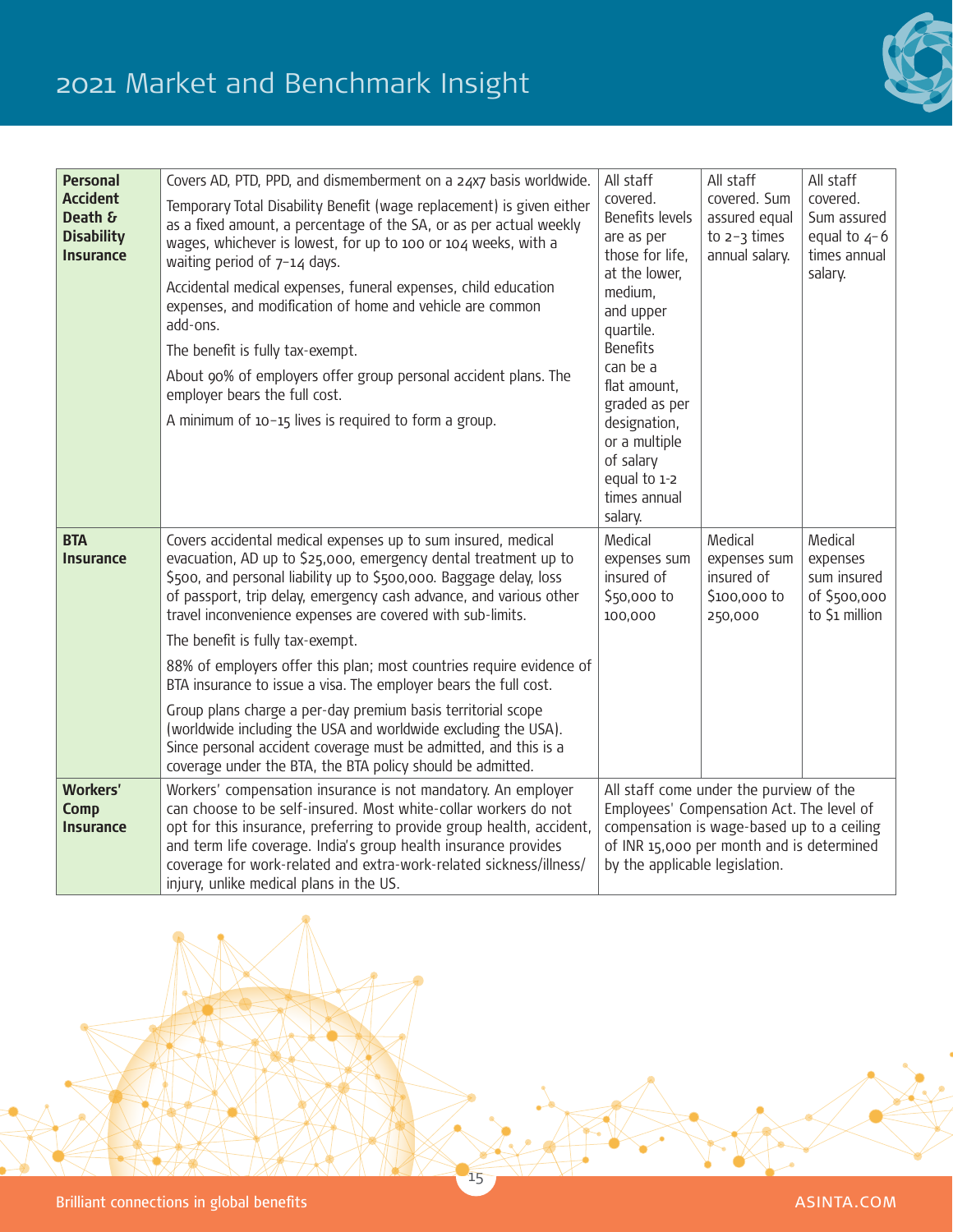

## **4. Setting Up Policies**

Employers often ask us to comment on how policies need to be set up in India and particular things to be aware of in the process.

#### **4.1 Medical Insurance**

- Definition of the plan's design: selection of covers (hospitalization, maternity, outpatient coverage definition, dental, vision, and other secondary supplemental covers), respective annual limits and sub-limits per family, and eligibility.
- We can structure customized plans for groups of 7 lives or more. Group plans require a minimum of 7 lives.
- Paperwork:
- Employees' and dependents' census data can be provided in an excel worksheet or transmitted electronically from the employers' HRIS to our portal, Prudent Plus.
- The employer must complete and sign the insurer's proposal form and the quote slip upon choosing the insurer.
- Employees are not required to complete any medical questionnaires for a group plan.

#### **4.2 Personal Accident**

- Definition of the plan's design: selection of covers (accidental death, accidental total, and partial disability, temporary total disability, medical expenses, funeral expenses, and other secondary supplemental covers), sum assured basis, and eligibility.
- Paperwork:
- Employees' census data can be provided in an excel worksheet or transmitted electronically from the employer's HRIS to our portal, Prudent Plus.
- The employer must complete and sign the insurer's proposal form and quote slip upon choosing the insurer.
- Employees must complete a beneficiary nomination form. This can be done on the Prudent Plus portal and can be modified at any time, such as when there is a life change such as marriage or the birth of a child.

#### **4.3 Life Insurance**

- Definition of the plan's design: selection of covers (death, critical illness), sum assured basis, and eligibility.
- Insuring base salary, and not bonuses or other remuneration, is most common. However, some leading employers do include bonuses and other remuneration.
- Paperwork:
- Employees' census data can be provided in an excel worksheet or transmitted electronically from the employer's HRIS to our portal, Prudent Plus.
- The employer must complete and sign the insurer's proposal form and quote slip prior to binding coverage.
- Upon receipt of the insurance contract, the employer must sign an acknowledgment letter.
- Employees whose SA is above the Guarantee Issue (Free Cover) Limit must complete either a Declaration of Good Health or a Medical Questionnaire and may have to undergo medical tests post-policy issuance. The insurer may rate up an employee or may deny coverage altogether.
- There are additional requirements due to COVID: employers must declare all employees who have had COVID-19; employees who have had COVID-19 may have waiting periods or be denied coverage altogether.
- Employees must complete a beneficiary nomination form. This can be done on the Prudent Plus portal and can be modified at any time, such as when there is a life change such as marriage or the birth of a child.

#### **4.4 Pension Plan**

- Definition of the plan's design: the amount of the contribution (a percentage of basic salary up to 10%), eligibility (all employees except expats)
- Paperwork:
- The employer must complete a specific set of documents to set up a Tier 1 account under the new pension scheme.
- Employees must complete and sign a specific form with their personal data, provide Know Your Customer documents to generate their Permanent Retirement Account Number (PRAN), and nominate beneficiaries.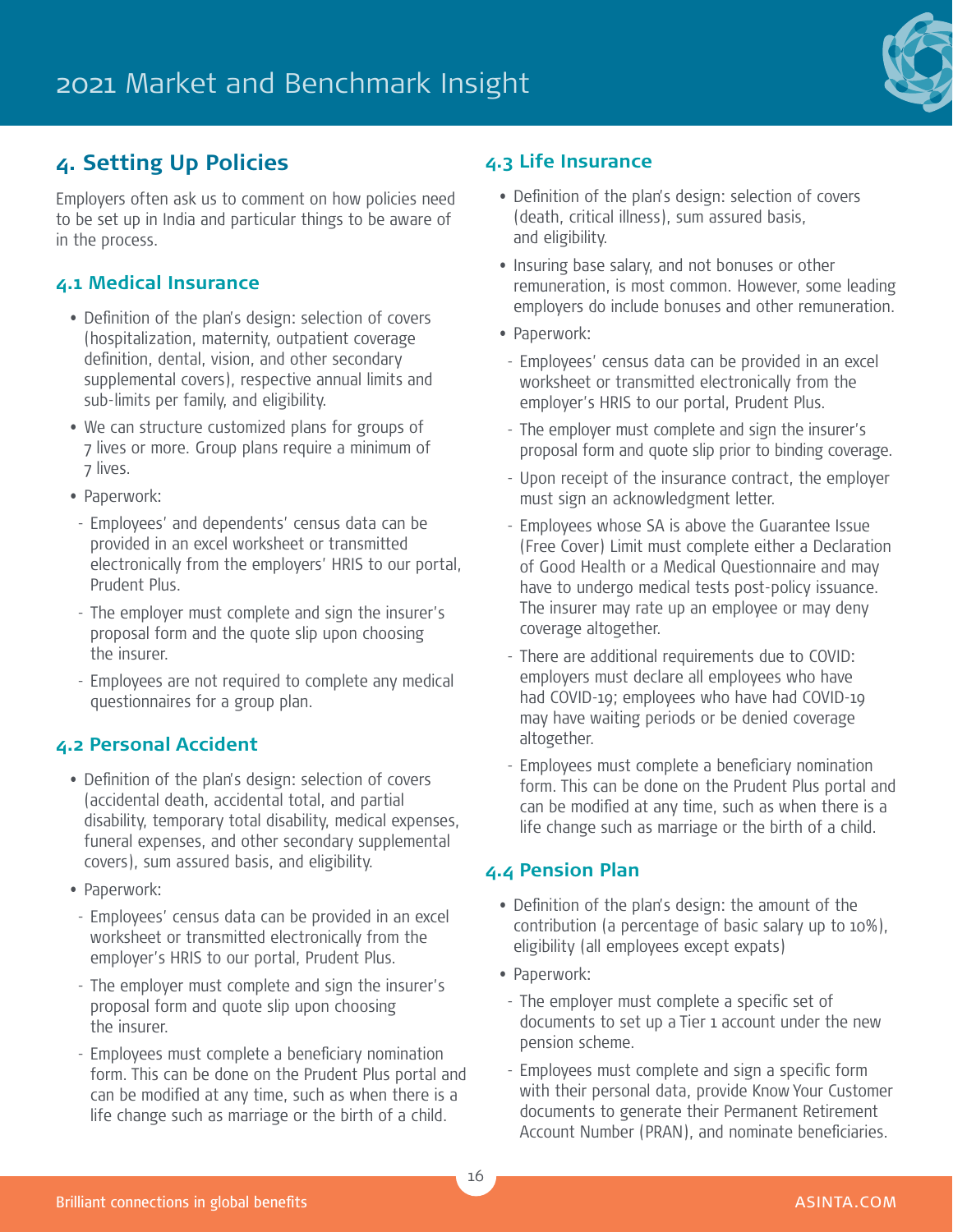

#### **4.5 Workers' Compensation Insurance**

- Workers' compensation insurance is not mandatory. Employers can self-insure. WC insurance is more prevalent in blue-collar sectors.
- The level of compensation is determined by the Employees Compensation (Amendment) Act, 2013.
- The cost will vary according to the employer's activity (or its main activity, in case there is more than one).
- Paperwork:
- It is required to provide employees' full name, job title/designation/function/role, and annual salary.

#### **4.6 Broker on Record (BOR) Letter**

A BOR letter is required to be issued by the client for the broker to be recognized as the client's representative by carriers and the insurance regulator, IRDAI.

#### **4.7 Know Your Customer Regulations**

The Indian government requires financial institutions to verify the credentials of their customers/clients. Insureds are required to submit

- a) a signed and stamped\* copy of their PAN (Permanent Account Number) card
- b) their Goods and Services Tax ID number or GST exemption certificate
- c) signed and stamped\* proposal forms, and
- d) additional documentation, such as address proof, may be required.
- e) CKYC Number, which is known as KIN (KYC Identification Number), is a 14-digit unique number that is required for any premium refund or claim amount over INR 100,000

\*A company stamp or seal is a must in India. Many official documents require the company stamp/seal. Your local office will have one; if you do not have a local representative, you can have one made with the Indian subsidiary's name at a stationery shop in your home country.

#### **4.8 Cash-before-cover**

India is a cash-before-cover market. The insurer is at risk only upon receipt of the premium. An additional premium must be paid to endorse new members during the policy period; therefore, a Cash Deposit Account should be maintained with the insurer to ensure adequacy of premium to cover new members from Day 1 of joining an organization. Cash-before-cover is strictly enforced. Wire transfers of premium can take 3-5 business days to be credited into the insurer's bank account  $+$  2-3 days to be traced using the UTR no. Plan for bank closure during bank and other holidays. It's easier and faster to pay by NEFT from an Indian bank to avoid missing the renewal date.

#### **4.9 Admitted Market**

India is an admitted market for most lines of insurance. Indian companies can participate in pooled risk benefits provided an admitted policy is issued.